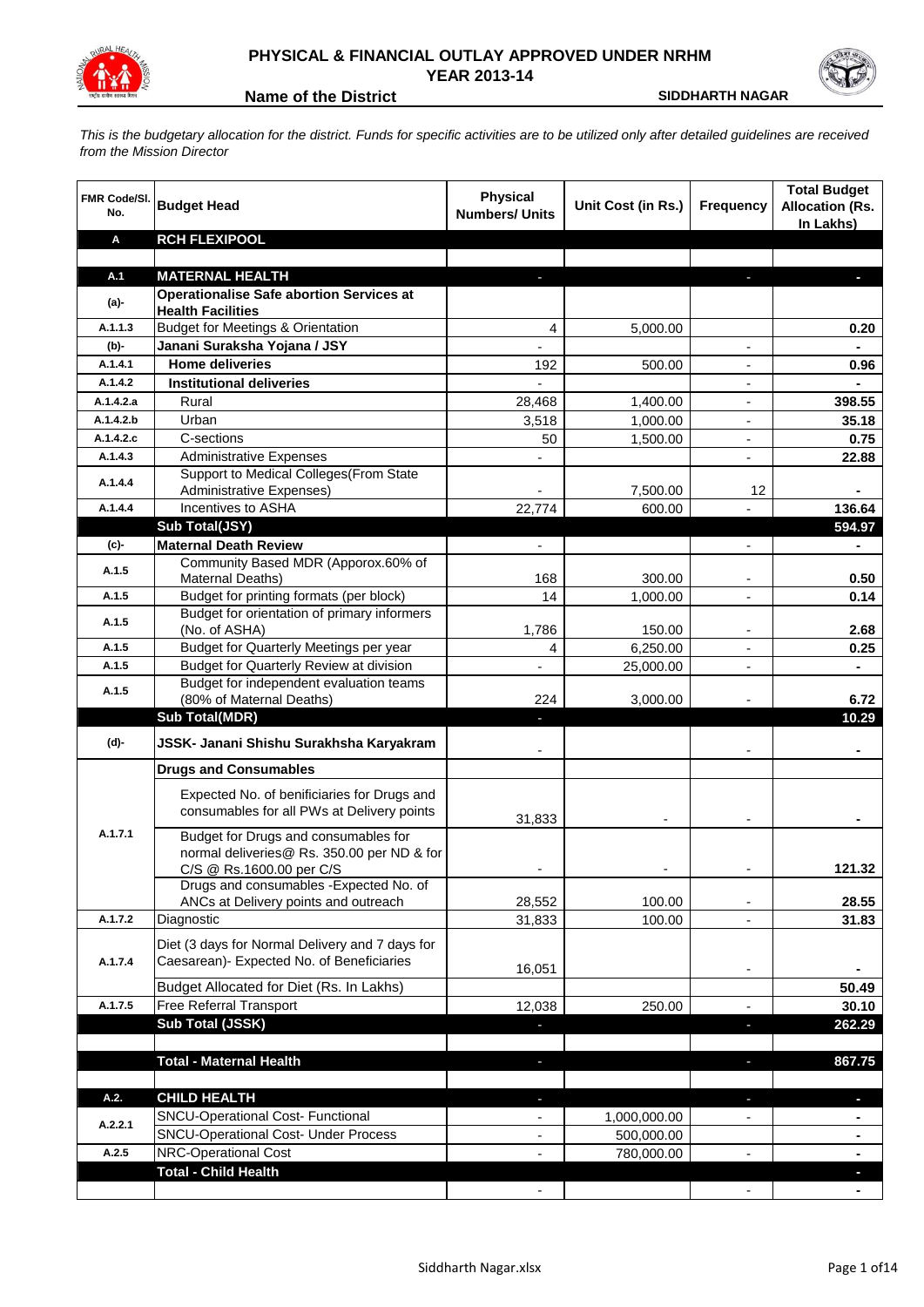| FMR Code/SI.<br>No. | <b>Budget Head</b>                                                                 | <b>Physical</b><br><b>Numbers/ Units</b> | Unit Cost (in Rs.) | Frequency                | <b>Total Budget</b><br><b>Allocation (Rs.</b><br>In Lakhs) |
|---------------------|------------------------------------------------------------------------------------|------------------------------------------|--------------------|--------------------------|------------------------------------------------------------|
| A.3                 | <b>FAMILY PLANNING</b>                                                             | $\sim$                                   |                    | ÷.                       | $\blacksquare$                                             |
| A.3.1               | <b>Terminal/Limiting Methods</b>                                                   |                                          |                    |                          |                                                            |
|                     | Orientation workshop, dissemination of                                             |                                          |                    |                          |                                                            |
| A.3.1.1             | manuals on FP standards & quality                                                  |                                          |                    |                          |                                                            |
|                     | assurance of sterilisation services, fixed day                                     |                                          |                    |                          |                                                            |
|                     | planning meeting                                                                   | 1                                        | 25,000.00          | $\overline{\phantom{a}}$ | 0.25                                                       |
| A.3.1.2             | Female Sterilisation Camps Proposed                                                | 196                                      | 2,000.00           | $\overline{\phantom{a}}$ | 3.92                                                       |
| A.3.1.3             | NSV Camps Proposed                                                                 | 6                                        | 3,500.00           | $\blacksquare$           | 0.21                                                       |
| A.3.1.4             | <b>Compensation for Female Sterilisation</b>                                       | 2,320                                    | 1,000.00           | $\overline{\phantom{a}}$ | 23.20                                                      |
| A.3.1.5             | Compensation for male sterilization/NSV<br>Acceptance                              | 30                                       | 1,500.00           | $\overline{\phantom{a}}$ | 0.45                                                       |
|                     | Orientation Workshop on accreditation of                                           |                                          |                    |                          |                                                            |
| A.3.1.6             | private providers to provide sterilization<br>services                             | 1                                        | 10,000.00          |                          | 0.10                                                       |
| A.3.2               | <b>Spacing Methods</b>                                                             |                                          |                    |                          |                                                            |
|                     | IUD services at health facilities (including                                       |                                          |                    |                          |                                                            |
| A.3.2.2             | fixed day services at Sub Centres-L1)                                              | 57                                       | 3,000.00           |                          | 1.71                                                       |
|                     | IUD services at health facilities (including                                       |                                          |                    |                          |                                                            |
| A.3.2.3             | fixed day services at Sub Centre-L1 ) No. of                                       |                                          |                    |                          |                                                            |
|                     | <b>IUCD</b> insertions                                                             | 15,520                                   | 20.00              |                          | 3.10                                                       |
|                     | POL for Family Planning/ Others (including                                         |                                          |                    |                          |                                                            |
|                     | additional mobility support to surgeon's                                           |                                          |                    |                          |                                                            |
| A.3.3               | team if req)-Budget given according to total                                       |                                          |                    |                          |                                                            |
|                     | nos. of Female Sterilization Camps.                                                |                                          |                    |                          |                                                            |
| A.3.5.2             |                                                                                    | 196                                      | 1,000.00           |                          | 1.96                                                       |
|                     | <b>Performance rewards</b>                                                         |                                          |                    |                          |                                                            |
|                     | Division level: Rs. 11.25 Lakh @ Rs.                                               |                                          |                    |                          |                                                            |
|                     | 62,500/- per division (Rs.20,000 for 1st, Rs.                                      |                                          |                    |                          |                                                            |
|                     | 15,000 for 2nd and Rs. 10,000 for 3rd                                              |                                          |                    |                          |                                                            |
|                     | position for best performing tubectomy<br>surgeon at each division, Rs. 15,000 for |                                          |                    |                          |                                                            |
|                     | best performing NSV surgeon, and Rs.2000/-                                         |                                          |                    |                          |                                                            |
|                     | for best SN and Rs.500/- for best ANM).                                            |                                          |                    |                          |                                                            |
|                     |                                                                                    |                                          | 62,500.00          |                          |                                                            |
| A.3.5.3             | World Population Day' celebration                                                  |                                          |                    | $\overline{a}$           |                                                            |
|                     | For District level activities                                                      | $\mathbf{1}$                             | 100,000.00         | $\blacksquare$           | 1.00                                                       |
|                     | For Block level activities                                                         | 14                                       | 10,000.00          | $\overline{\phantom{a}}$ | 1.40                                                       |
| A.3.5.4             | Other strategies/ activities                                                       |                                          |                    | $\overline{\phantom{a}}$ |                                                            |
|                     | Orientation of district nodal officers for                                         |                                          |                    |                          |                                                            |
| A.3.5.4.2           | change in FP Beema Policy-No. of                                                   |                                          | 10.000.00          |                          |                                                            |
|                     | Workshops<br><b>Total -Family Planning</b>                                         | 1                                        |                    |                          | 0.10                                                       |
|                     |                                                                                    | J                                        |                    | ٠                        | 37.40                                                      |
|                     | ADOLESCENT REPRODUCTIVE AND                                                        |                                          |                    | $\overline{\phantom{0}}$ |                                                            |
| A.4                 | <b>SEXUAL HEALTH / ARSH</b>                                                        |                                          |                    |                          |                                                            |
| A.4.1.4             | <b>Operating Expenses</b>                                                          | $\overline{\phantom{a}}$                 |                    |                          |                                                            |
|                     | For Existing Clinics                                                               | $\overline{a}$                           | 2,500.00           | 12                       |                                                            |
| A.4.2               | <b>School Health programme</b>                                                     |                                          |                    | ÷.                       |                                                            |
|                     | Dissemination of Guidelines for School                                             |                                          |                    |                          |                                                            |
| A.4.2.1             | Health Programme (14 Nos. for each Block                                           |                                          |                    |                          |                                                            |
|                     | and 7 Nos. for District Level)                                                     | 203                                      | 75.00              | 1                        | 0.15                                                       |
| A.4.2.2             | Convergence Meeting at Block level (Twice                                          |                                          |                    |                          |                                                            |
|                     | in a year)                                                                         | 14                                       | 2,500.00           | 2                        | 0.70                                                       |
| A.4.2.3             | Mobility Support (For Block Level)                                                 | 14                                       | 25,000.00          | 6                        | 21.00                                                      |
| A.4.3               | Other strategies/activities                                                        | $\overline{\phantom{a}}$                 |                    | ÷,                       | $\blacksquare$                                             |
| A.4.3.2             | <b>Menstrual Hygiene</b>                                                           | $\overline{\phantom{a}}$                 |                    | $\blacksquare$           | $\blacksquare$                                             |
|                     | No.of Blocks                                                                       | 14                                       |                    |                          |                                                            |
|                     | No.of ASHAs                                                                        | 2,393                                    |                    |                          |                                                            |
|                     | One Planning & Sensitization meeting at                                            |                                          |                    |                          |                                                            |
|                     | Dist.level @Rs.5000/-meeting                                                       | 1                                        | 5,000.00           |                          | 0.05                                                       |
|                     | One Review & Refresher meeting at                                                  |                                          |                    |                          |                                                            |
|                     | Dist.level @Rs.5000/-meeting                                                       | 1                                        | 5,000.00           |                          | 0.05                                                       |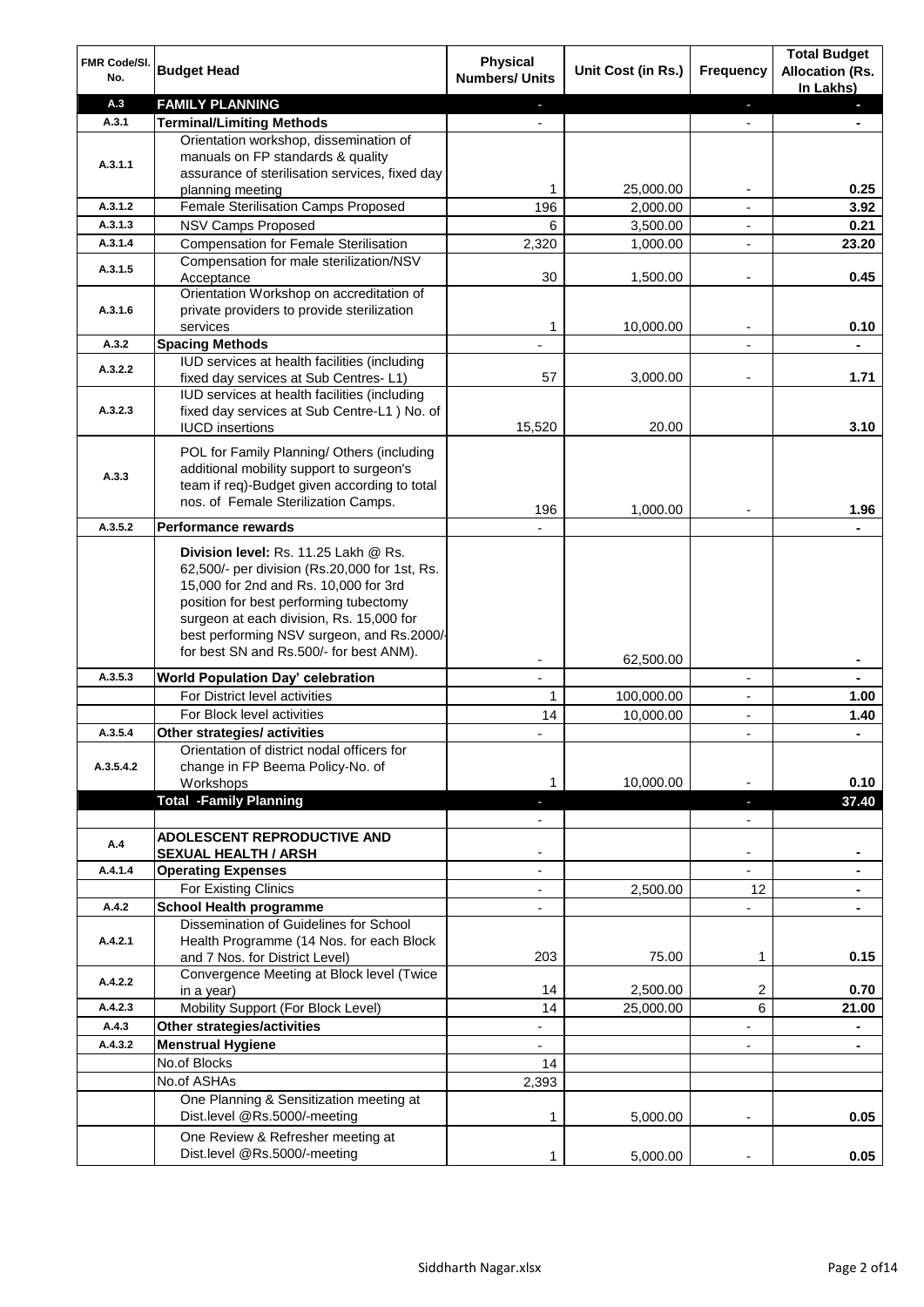| FMR Code/SI. |                                                                               | <b>Physical</b>          |                        |                          | <b>Total Budget</b>    |
|--------------|-------------------------------------------------------------------------------|--------------------------|------------------------|--------------------------|------------------------|
| No.          | <b>Budget Head</b>                                                            | <b>Numbers/ Units</b>    | Unit Cost (in Rs.)     | <b>Frequency</b>         | <b>Allocation (Rs.</b> |
|              |                                                                               |                          |                        |                          | In Lakhs)              |
|              | Reporting Register for District & Blocks                                      |                          |                        |                          |                        |
|              | @Rs.30/-register<br>Reporting Register for ASHA @Rs.30/-regist                | 15                       | 30.00                  |                          | 0.005                  |
|              | Storage Almirahs for District & Blocks                                        | 2,393                    | 30.00                  |                          | 0.72                   |
|              | @Rs.5000/- Almirahs                                                           | 15                       | 5,000.00               | ۰                        | 0.75                   |
|              | 2 Flex banner with hanging rod per                                            |                          |                        |                          |                        |
|              | block/Dist.@Rs.500/-banner                                                    | 30                       | 500.00                 |                          | 0.15                   |
|              | <b>Sub-total ARSH</b>                                                         |                          |                        |                          | 23.57                  |
|              |                                                                               |                          |                        |                          |                        |
| A.5          | <b>URBAN RCH (focus on Urban slums)</b>                                       |                          |                        |                          | o.                     |
| A.5.2        | Human Resource for Urban Health                                               |                          |                        |                          |                        |
| A.5.2.1      | Doctors/Mos                                                                   | $\mathbf{1}$             | 36,000.00              | 6                        | 2.16                   |
| A.5.2.4      | <b>ANM</b>                                                                    | $\mathbf{1}$             | 9,900.00               | 6                        | 0.59                   |
| A.5.2.5      | <b>Staff Nurse</b>                                                            | $\mathbf{1}$             | 16,500.00              | 6                        | 0.99                   |
| A.5.2.12     | Sweeper cum Choukidar                                                         | $\mathbf{1}$             | 4,950.00               | 6                        | 0.30                   |
| A.5.3        | Operating expenses for UHP and UHC                                            |                          |                        |                          | $\blacksquare$         |
|              | Rent @7000/Month/Centre                                                       | $\mathbf{1}$             | 7,000.00               | 6                        | 0.42                   |
|              | Telephone Bills @ 1000/Month/Centre                                           | $\mathbf{1}$             | 1,000.00               | 6                        | 0.06                   |
|              | Electricity Bills @ 1500/Month/Centre                                         | $\mathbf{1}$             | 1,500.00               | 6                        | 0.09                   |
|              | Contingency @ 500/Month/Centre                                                | $\mathbf{1}$             | 500.00                 | 6                        | 0.03                   |
|              | <b>Total- Urban Health</b>                                                    |                          |                        | п                        | 4.64                   |
|              |                                                                               |                          |                        | L.                       | $\blacksquare$         |
| A.7          | <b>PNDT Activities</b>                                                        | J                        |                        | L.                       | п                      |
| A.7.1        | <b>Support to PC-PNDT Cells</b>                                               |                          |                        |                          |                        |
|              | <b>Divisional Level</b>                                                       |                          |                        |                          |                        |
|              | Remuneration of Data Assistant (At Each                                       |                          |                        |                          |                        |
|              | Division PC-PNDT Cell)                                                        |                          | 17,000.00              | 12                       |                        |
|              | Contingency for the operation of cell @                                       |                          |                        |                          |                        |
|              | Rs.20000/-                                                                    |                          | 20,000.00              | 1                        |                        |
|              | One time office setup cost @ Rs.100000/-                                      |                          | 100,000.00             | $\mathbf{1}$             |                        |
|              | <b>District Level</b>                                                         |                          |                        |                          |                        |
|              | Remuneration of Data Entry Operator (At                                       |                          |                        |                          |                        |
|              | Each District PC-PNDT Cell)                                                   | 1                        | 10,000.00              | 12                       | 1.20                   |
|              | Contingency for the operation of cell @                                       |                          |                        |                          |                        |
|              | Rs.20000/-<br>One time office setup cost @ Rs. 50000/-                        | 1<br>$\mathbf{1}$        | 20,000.00<br>50,000.00 | 1                        | 0.20                   |
|              |                                                                               |                          |                        | $\mathbf{1}$             | 0.50                   |
| A.7.2        | <b>Other PNDT activities</b><br>Visit of division level inspection committees |                          |                        |                          |                        |
|              | (TA/DA of Additional Director will be                                         |                          |                        |                          |                        |
| A.7.2.3      | incurred from this amount) @ Rs.30000 for                                     |                          |                        |                          |                        |
|              | 10 visit in a year                                                            |                          | 3,000.00               | 10                       |                        |
|              | Orientation of members of the district                                        |                          |                        |                          |                        |
| A.7.2.8      | advisory committees at Division Levels (No.                                   |                          |                        |                          |                        |
|              | of Workshops)                                                                 |                          | 25,000.00              | 1                        |                        |
| A.7.2.10     | District Level Sensitization (No. of                                          |                          |                        |                          |                        |
|              | Workshops)                                                                    | 1                        | 10,000.00              | 1                        | 0.10                   |
|              | <b>Total-PC-PNDT</b>                                                          | J,                       |                        | J                        | 2.00                   |
|              |                                                                               |                          |                        |                          |                        |
| A.8          | <b>Human Resources</b>                                                        | $\sim$                   |                        | $\overline{\phantom{a}}$ | a,                     |
| A.8.1        | <b>Contractual Staff &amp; Services</b>                                       |                          |                        | $\blacksquare$           | $\blacksquare$         |
| A.8.1.1.1.f  | Honoraria for ANMs at Sub Centres                                             | 57                       | 10,000.00              | 6                        | 34.20                  |
| A.8.1.1.2.f  | Honoraria for Staff Nurses - SNCU                                             |                          | 16,500.00              | 6                        |                        |
| A.8.1.1.2.f  | Honoraria for Staff Nurses -NRC                                               |                          | 16,500.00              | 6                        |                        |
| A.8.1.2.1    | Honoraria for Laboratory Technicians                                          | $\overline{\phantom{a}}$ | 11,880.00              | 6                        |                        |
| A.8.1.3.5.d  | Honoraria for Paediatricians- Child Health                                    |                          | 48,000.00              | 6                        |                        |
| A.8.1.3.7    | Honoraria for Dental Doctors                                                  | 2                        | 35,000.00              | 6                        | 4.20                   |
| A.8.1.5.8    | Honoraria for M.O.(Training Coordinators for                                  |                          |                        |                          |                        |
|              | training NRCs/SNCUs)                                                          |                          | 36,000.00              | 6                        | $\blacksquare$         |
| A.8.1.7.2    | Honoraria for X-Ray Technicians                                               |                          | 11,800.00              | 6                        |                        |
| A.8.1.7.4    | <b>School Health Teams (Exclusively for SH)</b>                               |                          |                        | $\overline{\phantom{a}}$ | ٠                      |
| A.8.1.7.4.a  | <b>Honoraria for Medical Officers</b>                                         |                          |                        |                          |                        |
|              | No. of MBBS Doctors-Existing                                                  | 3                        | 36,000.00              | 6                        | 6.48                   |
|              | No. of MBBS Doctors-New                                                       | 11                       | 36,000.00              | $\overline{c}$           | 7.92                   |
|              | No. of BDS Doctors-Existing                                                   |                          | 35,000.00              | 6                        |                        |
|              | No. of AYUSH Doctors-Existing                                                 |                          | 24,000.00              | 6                        |                        |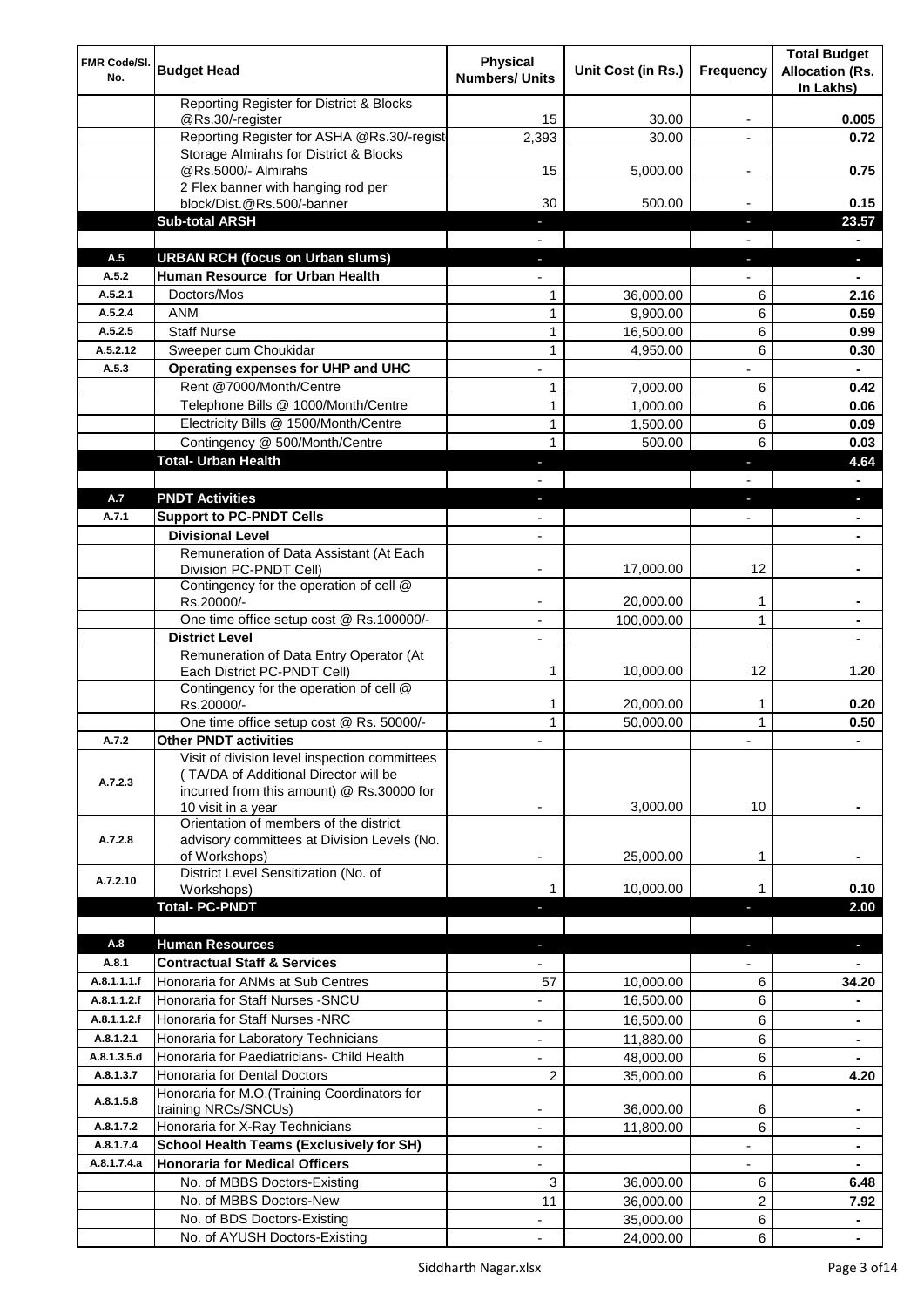| <b>FMR Code/SI.</b>   |                                                                                            | <b>Physical</b>       |                    |                | <b>Total Budget</b>                 |
|-----------------------|--------------------------------------------------------------------------------------------|-----------------------|--------------------|----------------|-------------------------------------|
| No.                   | <b>Budget Head</b>                                                                         | <b>Numbers/ Units</b> | Unit Cost (in Rs.) | Frequency      | <b>Allocation (Rs.</b><br>In Lakhs) |
|                       | No. of AYUSH Doctors-New                                                                   | 28                    | 24,000.00          | 2              | 13.44                               |
| A.8.1.7.4.b           | <b>Honoraria for Physiotherapists</b>                                                      |                       | 11,880.00          | 6              |                                     |
| A.8.1.7.4.c           | <b>Honoraria for Dental Hygienists</b>                                                     |                       | 11,880.00          | 6              |                                     |
| A.8.1.7.4.d           | Honoraria for Ophthalmic Assistants                                                        | $\sim$                | 11,880.00          | 6              | $\blacksquare$                      |
|                       | Honoraria for Staff Nurses/GNMs-Existing                                                   | 4                     | 16,500.00          | 6              | 3.96                                |
| A.8.1.7.4.e           | Honoraria for Staff Nurses/GNMs-New                                                        | 6                     | 16,500.00          | $\overline{2}$ | 1.98                                |
| A.8.1.7.4.g           | Honoraria for ANMs-Existing                                                                |                       | 10,000.00          | 6              | $\blacksquare$                      |
|                       | Honoraria for ANMs-New                                                                     | 18                    | 10,000.00          | $\overline{2}$ | 3.60                                |
|                       | Honoraria for FP Counsellors(@ Rs.9300/-                                                   |                       |                    |                |                                     |
| A.8.1.7.5.1           | (Rs.9000/-Honoraria and 300/-for                                                           |                       |                    |                |                                     |
|                       | communication support)                                                                     |                       | 9,300.00           | 6              |                                     |
| A.8.1.7.5.2           | <b>Honoraria for ARSH Counsellors</b>                                                      |                       | 12,000.00          | 6              |                                     |
| A.8.1.7.5.4           | <b>Honoraria for Nutritionist-NRC</b>                                                      |                       | 15,000.00          | 6              |                                     |
|                       | Honoraria for Staff under Routine                                                          |                       |                    |                |                                     |
|                       | Immunization<br>Refrigerator Mechanics-District Level                                      |                       | 16,500.00          | 6              |                                     |
|                       | Cold Chain Handlers-District Level                                                         | $\mathbf{1}$          | 9,900.00           | 6              | 0.59                                |
| A.8.1.7.7             | Vaccine Store Keepers-Division Level                                                       |                       |                    | 6              |                                     |
|                       | Refrigerator Mechanics-Division Level                                                      |                       | 22,000.00          |                |                                     |
|                       | Vaccine Van Drivers-Division Level                                                         |                       | 16,500.00          | 6              |                                     |
|                       | <b>Cold Chain Handlers-Division Level</b>                                                  |                       | 16,500.00          | 6              | $\blacksquare$                      |
|                       |                                                                                            |                       | 9,900.00           | 6              |                                     |
| A.8.1.9<br>A.8.1.11.f | <b>Honoraria for Data Entry Operators</b>                                                  | 1                     | 8,800.00           | 6              | 0.53                                |
| A.8.1.11.f            | <b>Honoraria for Caretakers-NRC</b>                                                        |                       | 4,000.00           | 6              |                                     |
|                       | <b>Honoraria for Cooks-NRC</b>                                                             |                       | 5,000.00           | 6              |                                     |
|                       | <b>TOTAL - HUMAN RESOURCE</b>                                                              |                       |                    |                | 76.90                               |
| A.9                   | <b>TRAINING</b>                                                                            |                       |                    |                | ь                                   |
|                       |                                                                                            |                       |                    |                |                                     |
| A.9.3                 | <b>Maternal Health Training</b>                                                            |                       |                    |                |                                     |
| A.9.3.1               | <b>Skilled Attendance at Birth / SBA</b>                                                   |                       |                    |                |                                     |
| A.9.3.1.1             | Setting up of SBA Training Centres                                                         | 1                     | 25,000.00          |                | 0.25                                |
|                       | <b>Training of Staff Nurses in SBA</b>                                                     |                       |                    | ä,             |                                     |
| A.9.3.1.4             | Total Batches to be conducted (4 Per                                                       |                       |                    |                |                                     |
|                       | Batch) @ Rs.103300/ Batch                                                                  | 9                     | 103,300.00         | Ĭ.             | 9.30                                |
| A.9.3.4               | <b>Safe Abortion Services Training</b>                                                     |                       |                    | ÷,             |                                     |
|                       | <b>Training of Medical Officers in safe</b>                                                |                       |                    |                |                                     |
| A.9.3.4.2             | abortion                                                                                   |                       |                    |                |                                     |
|                       | Total Batches to be conducted @ Rs.52000                                                   |                       |                    |                |                                     |
|                       | /batch                                                                                     |                       | 52,000.00          |                |                                     |
| A.9.3.5               | RTI / STI Training                                                                         |                       |                    |                |                                     |
| A.9.3.5.3             | <b>Training of Medical Officers in RTI/STI</b><br>Total Batches to be conducted @ Rs.72600 |                       |                    |                |                                     |
|                       | /batch                                                                                     |                       | 72,600.00          |                | 0.73                                |
|                       | Sub Total - Maternal Health Training                                                       |                       |                    |                | 10.27                               |
|                       |                                                                                            |                       |                    |                |                                     |
| A.9.5                 | <b>Child Health Training</b>                                                               |                       |                    |                | $\blacksquare$                      |
| A.9.5.2.2             | <b>F-IMNCI Training for Medical Officers</b>                                               |                       |                    |                |                                     |
|                       | <b>Total Training Load</b>                                                                 |                       |                    |                |                                     |
|                       | <b>Batch Size/Participants</b>                                                             | 16                    |                    |                |                                     |
|                       | No. of Batches                                                                             |                       | 212,900.00         |                |                                     |
|                       | Total Batches to be observed(25% of                                                        |                       |                    |                |                                     |
|                       | organized batches)                                                                         |                       | 7,500.00           |                |                                     |
| A.9.5.2.3             | <b>F-IMNCI Training for Staff Nurses</b>                                                   |                       |                    |                |                                     |
|                       | <b>Total Training Load</b>                                                                 |                       |                    |                |                                     |
|                       | <b>Batch Size/Participants</b>                                                             |                       |                    |                |                                     |
|                       | No. of Batches                                                                             |                       | 206,900.00         | $\overline{a}$ |                                     |
|                       | Total Batches to be observed(25% of                                                        |                       |                    |                |                                     |
|                       | organized batches)                                                                         |                       | 7,500.00           |                |                                     |
| A.9.5.5.2.a           | <b>IMNCI Plus(CCSP)-10 Days TOT for</b>                                                    |                       |                    |                |                                     |
|                       | Physicians<br><b>Total Training Load</b>                                                   |                       |                    |                |                                     |
|                       |                                                                                            |                       |                    |                |                                     |
|                       | <b>Batch Size/Participants</b>                                                             | 24                    |                    |                |                                     |
|                       | No. of Batches<br>Total Batches to be observed(25% of                                      |                       | 576,300.00         |                |                                     |
|                       | organized batches)                                                                         |                       | 11,000.00          |                |                                     |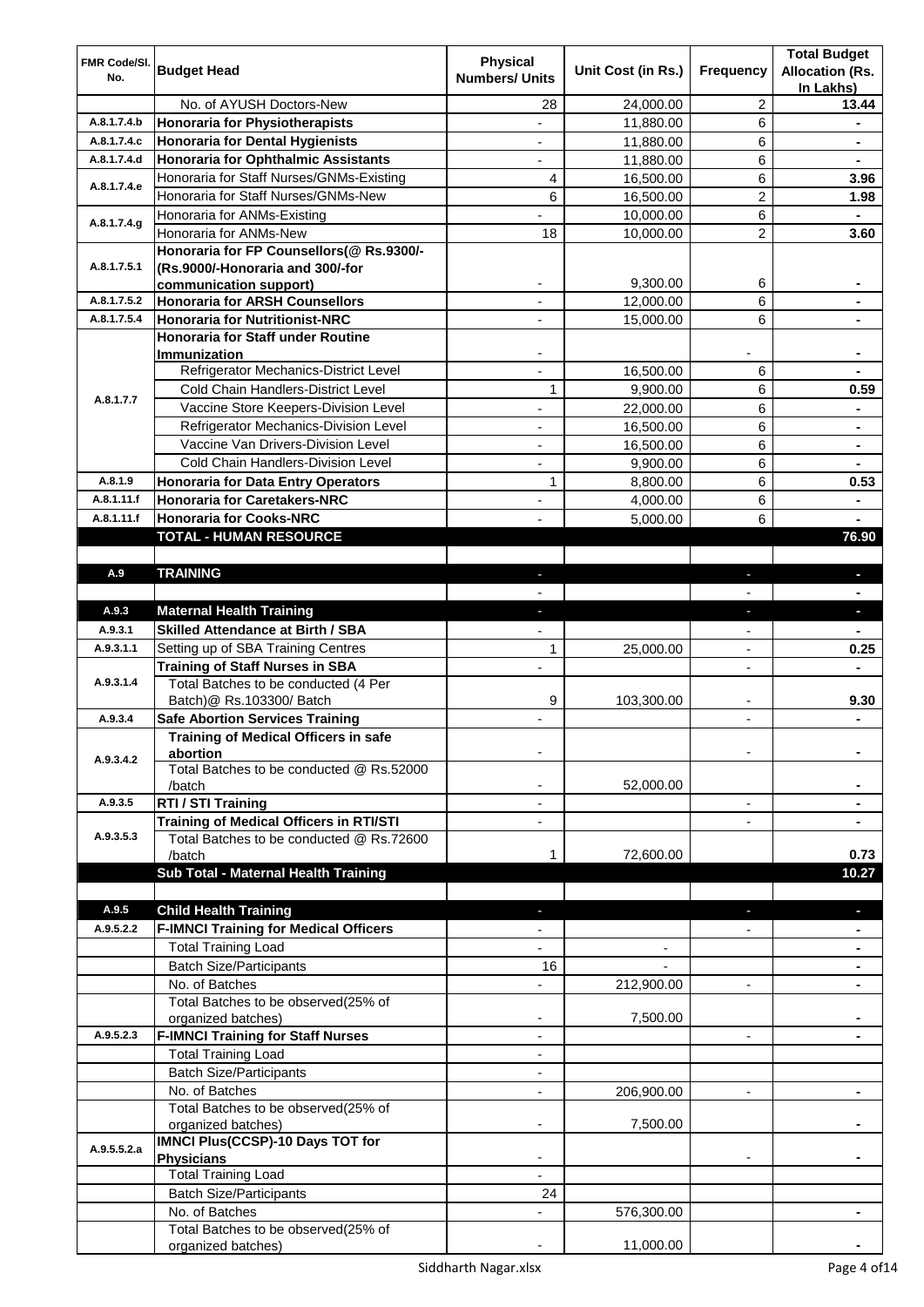| <b>FMR Code/SI.</b><br>No. | <b>Budget Head</b>                                                             | <b>Physical</b><br><b>Numbers/ Units</b> | Unit Cost (in Rs.) | <b>Frequency</b>         | <b>Total Budget</b><br><b>Allocation (Rs.</b><br>In Lakhs) |
|----------------------------|--------------------------------------------------------------------------------|------------------------------------------|--------------------|--------------------------|------------------------------------------------------------|
|                            | Sub Total- Child Health Training                                               |                                          |                    |                          |                                                            |
|                            |                                                                                |                                          |                    |                          |                                                            |
| A.9.7                      | Adolescent Reproductive and Sexual Health/<br><b>ARSH Training</b>             |                                          |                    |                          |                                                            |
| A.9.7.4                    | <b>ARSH training for ANMs/LHVs</b><br>Total Batches to be conducted@ Rs.71000/ |                                          |                    |                          |                                                            |
|                            | <b>Batch</b>                                                                   | 3                                        | 71,000.00          |                          | 2.13                                                       |
|                            | <b>Sub Total- ARSH Training</b>                                                |                                          |                    |                          | 2.13                                                       |
|                            |                                                                                |                                          |                    |                          |                                                            |
| A.9.8.4.2                  | <b>Clinical Establishment Act</b>                                              | 1                                        | 798,000.00         | $\overline{a}$           | 7.98                                                       |
|                            |                                                                                |                                          |                    |                          |                                                            |
|                            | <b>TOTAL - Training</b>                                                        |                                          |                    | н                        | 20.38                                                      |
|                            |                                                                                |                                          |                    |                          |                                                            |
| A.10<br>A.10.2             | <b>PROGRAMME MANAGEMENT</b><br>District Programme Management Support           |                                          |                    | п                        |                                                            |
|                            | <b>Unit</b>                                                                    |                                          |                    | ٠                        | ٠                                                          |
|                            | <b>Contractual Staffs for DPMSU</b>                                            |                                          |                    |                          |                                                            |
| A.10.2.1                   | Honoraria for District Programme Manager                                       | 1                                        | 32,700.00          | 6                        | 1.96                                                       |
| A.10.2.2                   | Honoraria for District Accounts Manager                                        | 1                                        | 26,650.00          | 6                        | 1.60                                                       |
| A.10.2.3                   | Honoraria for District Data Manager(District<br>Data cum Account Assistant)    | 1                                        | 18,150.00          | 6                        | 1.09                                                       |
| A.10.2.7                   | Honoraria for Office Assistant                                                 | 1                                        | 7,000.00           | 6                        | 0.42                                                       |
| A.10.2.8.1                 | Operational Expenses for DPMU unit                                             | 1                                        | 75,000.00          | 6                        | 4.50                                                       |
|                            | Honoraria for District Community Process                                       |                                          |                    |                          |                                                            |
| A.10.2.8.2                 | Manager                                                                        |                                          | 26,650.00          | 6                        | 1.60                                                       |
|                            | <b>Sub Total - DPMU</b>                                                        |                                          |                    |                          | 11.17                                                      |
|                            |                                                                                |                                          |                    |                          |                                                            |
| A.10.3                     | <b>Block Programme Management Unit (BPMU)</b>                                  | $\overline{\phantom{0}}$                 |                    | $\overline{\phantom{a}}$ | $\blacksquare$                                             |
| A.10.3.1                   | Honoraria for Block Programme Managers                                         | 14                                       | 20,000.00          | 6                        | 16.80                                                      |
| A.10.3.2                   | Honoraria for Block Accounts Managers                                          | 14                                       | 10,000.00          | 6                        | 8.40                                                       |
|                            | <b>Sub Total - DPMU</b>                                                        | ٠                                        |                    | ٠                        | 25.20                                                      |
|                            |                                                                                |                                          |                    |                          |                                                            |
| A.10.6                     | <b>Concurrent Audit System</b>                                                 | $\blacksquare$                           |                    | $\overline{\phantom{a}}$ | $\blacksquare$                                             |
|                            | Budget For Block Units(Rs. 1500 per<br>Block/Quarter)                          | 14                                       | 1,500.00           | 4                        | 0.84                                                       |
|                            | Budget For District (District HO Rs.                                           |                                          |                    |                          |                                                            |
|                            | 4500/Month)                                                                    | 1                                        | 4,500.00           | 12 <sub>2</sub>          | 0.54                                                       |
|                            | <b>Sub Total - Concurrent Audit</b>                                            |                                          |                    |                          | 1.38                                                       |
|                            |                                                                                |                                          |                    |                          |                                                            |
| A.10.7                     | <b>Mobility Support, Field Visits</b>                                          | $\overline{\phantom{a}}$                 |                    | $\overline{\phantom{a}}$ | $\blacksquare$                                             |
| A.10.7.2                   | Mobility Support-DPMU/District (2 Vehicles<br>per District per month)          | 2                                        | 25,000.00          | 12                       | 6.00                                                       |
| A.10.7.3                   | Mobility Support-BPMU/Block (1 Vehicle per<br>District per Month)              | 14                                       | 25,000.00          | 12                       | 42.00                                                      |
| A.10.7.4.1                 | Mobility Support for Div.PMU Division & AD                                     |                                          |                    |                          |                                                            |
|                            | Offices( 1 vehicle per Division)<br>Sub Total - Mobility Support, Field Visits |                                          | 25,000.00          | 12                       | 48.00                                                      |
|                            |                                                                                |                                          |                    |                          |                                                            |
|                            | <b>TOTAL - Programme Management</b>                                            |                                          |                    |                          | 85.75                                                      |
|                            |                                                                                |                                          |                    |                          |                                                            |
|                            | <b>GRAND TOTAL- RCH FLEXIPOOL</b>                                              |                                          |                    |                          | 1,118.41                                                   |
|                            |                                                                                |                                          |                    |                          |                                                            |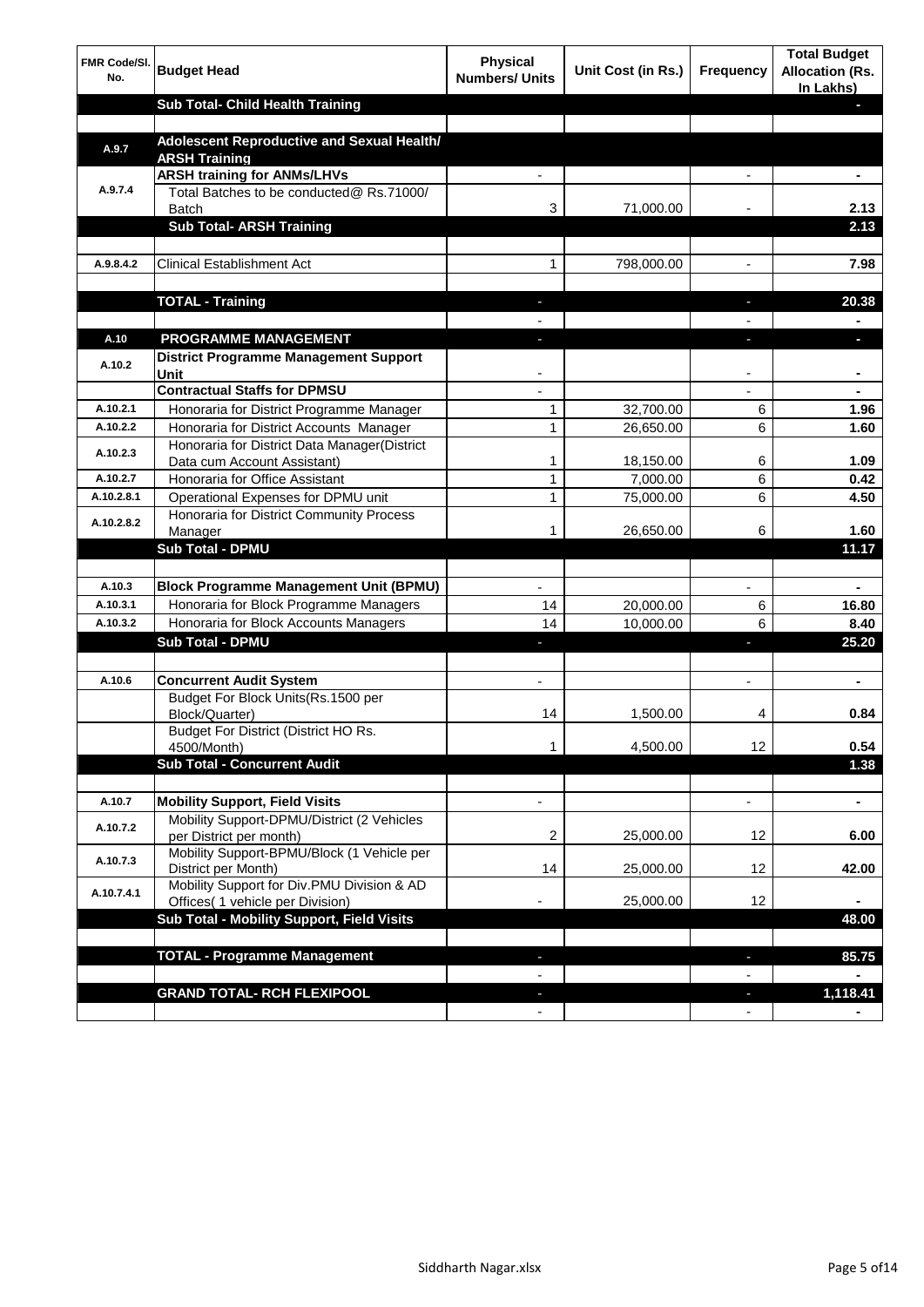| FMR Code/SI.<br>No.     | <b>Budget Head</b>                                                         | <b>Physical</b><br><b>Numbers/ Units</b> | Unit Cost (in Rs.) | <b>Frequency</b> | <b>Total Budget</b><br><b>Allocation (Rs.</b><br>In Lakhs) |
|-------------------------|----------------------------------------------------------------------------|------------------------------------------|--------------------|------------------|------------------------------------------------------------|
| в                       | <b>MISSION FLEXIPOOL</b>                                                   |                                          |                    | ı                |                                                            |
| <b>B1</b>               | <b>ASHA</b>                                                                |                                          |                    |                  |                                                            |
| B1.1.1.4.2              | ASHA State Trainers - TOT (Module VI&VII)-                                 |                                          |                    |                  |                                                            |
|                         | National Level-Cost of TA/DA                                               |                                          | 15,000.00          |                  |                                                            |
| B1.1.3.3                | <b>Incentive for FP</b>                                                    |                                          |                    |                  |                                                            |
|                         | Incentive for ASHA @ Rs. 1000 if a couple                                  |                                          |                    |                  |                                                            |
| B1.1.3.3.1              | adopts permanent methods after 02<br>children(Assumed that 15.56 % clients |                                          |                    |                  |                                                            |
|                         | adopts permanent methods after 02                                          |                                          |                    |                  |                                                            |
|                         | children).                                                                 | 365                                      | 1,000.00           |                  | 3.65                                                       |
| B1.1.3.5                | <b>Other incentive</b>                                                     |                                          |                    |                  |                                                            |
|                         | On taking Complicated On pregnancy cases                                   |                                          |                    |                  |                                                            |
| B <sub>1.1</sub> .3.5.1 | or New born cases to the health facility                                   |                                          |                    |                  |                                                            |
|                         | @Rs.150/- case (up to 3 cases/year)                                        |                                          |                    |                  |                                                            |
|                         |                                                                            | 2,393                                    | 150.00             | 3                | 10.77                                                      |
| B1.1.3.5.3              | Birth & Death Registration (For 30 birth & 9                               |                                          |                    |                  |                                                            |
|                         | deaths/ASHA) - Amount Approved 90% Only                                    | 2,393                                    | 180.00             |                  | 3.88                                                       |
|                         | TA/DA for attending Monthly Meetings                                       |                                          |                    |                  |                                                            |
| B1.1.3.5.5              | @Rs.100/Meeting - Amount Approved 90%                                      |                                          |                    |                  |                                                            |
|                         | Only                                                                       | 2,393                                    | 100.00             | 12               | 25.84                                                      |
|                         | Maternal Death Audit Information                                           |                                          |                    |                  |                                                            |
| B1.1.3.5.6              | (@Rs.200/Case)-Amount Approved 50%                                         |                                          |                    |                  |                                                            |
|                         | Only                                                                       | 280                                      | 200.00             | $\blacksquare$   | 0.28                                                       |
| B1.1.3.5.12             | Incentives to ASHA Sangini(@Rs.150 for                                     | 111                                      | 3,000.00           | $10$             | 33.30                                                      |
| B1.1.3.6                | one field visit and 20 visits per month)<br><b>Other Activities</b>        |                                          |                    |                  | $\blacksquare$                                             |
|                         | ASHA Divas/Annual ASHA Samellan-                                           |                                          |                    |                  |                                                            |
| B1.1.3.6.1              | (Amount Approved 70% Only)                                                 | 2,393                                    | 250.00             |                  | 4.19                                                       |
|                         | <b>ASHA Payment Voucher</b>                                                | 2,393                                    | 25.00              |                  | 0.60                                                       |
| B <sub>1.1</sub> .3.6.3 | <b>ASHA Master Payment Register</b>                                        | 14                                       | 150.00             |                  | 0.02                                                       |
|                         | <b>ASHA Sangini Format</b>                                                 | 111                                      | 50.00              |                  | 0.06                                                       |
| B1.1.4                  | Awards to ASHA's/Link workers                                              | 14                                       | 5,000.00           |                  | 0.70                                                       |
| B1.1.5                  | <b>ASHA Resource Centre/ASHA Mentoring</b>                                 |                                          |                    |                  |                                                            |
|                         | Group                                                                      | $\overline{\phantom{a}}$                 |                    |                  | $\blacksquare$                                             |
| B1.1.5.4                | Mobility Costs ASHA Mentoring Group for                                    |                                          |                    |                  |                                                            |
|                         | district*4 meetings@Rs.2500/meeting<br><b>Sub Total - ASHA</b>             | 4                                        | 2,500.00           |                  | 0.10<br>83.38                                              |
|                         |                                                                            |                                          |                    |                  |                                                            |
| <b>B2</b>               | <b>Untied Funds</b>                                                        | E.                                       |                    | н                | ı                                                          |
|                         | No. of CHCs/SDH and Amount Approved 71%                                    |                                          |                    |                  |                                                            |
| <b>B2.1</b>             | Only                                                                       | 14                                       | 50,000.00          | 1                | 4.97                                                       |
| <b>B2.2</b>             | No. of PHCs and Amount Approved 93% Only                                   |                                          |                    |                  |                                                            |
|                         |                                                                            | 56                                       | 25,000.00          | 1                | 13.02                                                      |
| <b>B2.3</b>             | No. of Sub Centres and Amount Approved                                     |                                          |                    |                  |                                                            |
|                         | 46% Only                                                                   | 278                                      | 10,000.00          | 1                | 12.79                                                      |
| <b>B2.4</b>             | No. of VHNSCs and Amount Approved 36%<br>Only                              | 999                                      | 10,000.00          | 1                | 35.96                                                      |
|                         | <b>Sub Total - Untied Funds</b>                                            |                                          |                    |                  | 66.74                                                      |
|                         |                                                                            |                                          |                    |                  |                                                            |
| <b>B.3</b>              | <b>Annual Maintenance Grants</b>                                           |                                          |                    |                  | $\sim$                                                     |
|                         |                                                                            |                                          |                    |                  |                                                            |
| <b>B3.1</b>             | No. of CHCs and Amount Approved 70% Only                                   | 14                                       | 100,000.00         | 1                | 9.80                                                       |
| <b>B3.2</b>             | No. of PHCs and Amount Approved 69% Only                                   |                                          |                    |                  |                                                            |
|                         |                                                                            | 50                                       | 50,000.00          | 1                | 17.25                                                      |
| <b>B3.3</b>             | No. of Sub Centres and Amount Approved                                     |                                          |                    |                  |                                                            |
|                         | 49% Only                                                                   | 243                                      | 10,000.00          | 1                | 11.91                                                      |
|                         | Sub Total - AMG                                                            | J,                                       |                    | ı                | 38.96                                                      |
| <b>B.6</b>              | <b>Corpus Grants to HMS/RKS</b>                                            |                                          |                    | н                | ÷,                                                         |
| B6.1                    | District Hospitals (DH+DWH)                                                |                                          |                    |                  |                                                            |
|                         | Amount Approved for District Hospitals                                     | 1                                        |                    |                  | 3.65                                                       |
|                         |                                                                            |                                          |                    |                  |                                                            |
| B6.2                    | No. of CHCs and Amount Approved 90% Only                                   | 14                                       | 100,000.00         | 1                | 12.60                                                      |
|                         |                                                                            |                                          |                    |                  |                                                            |
| B6.3                    | No. of PHCs and Amount Approved 90% Only                                   | 56                                       | 50,000.00          | 1                | 25.20                                                      |
|                         | <b>Sub Total - HMS/RKS</b>                                                 |                                          |                    |                  | 41.45                                                      |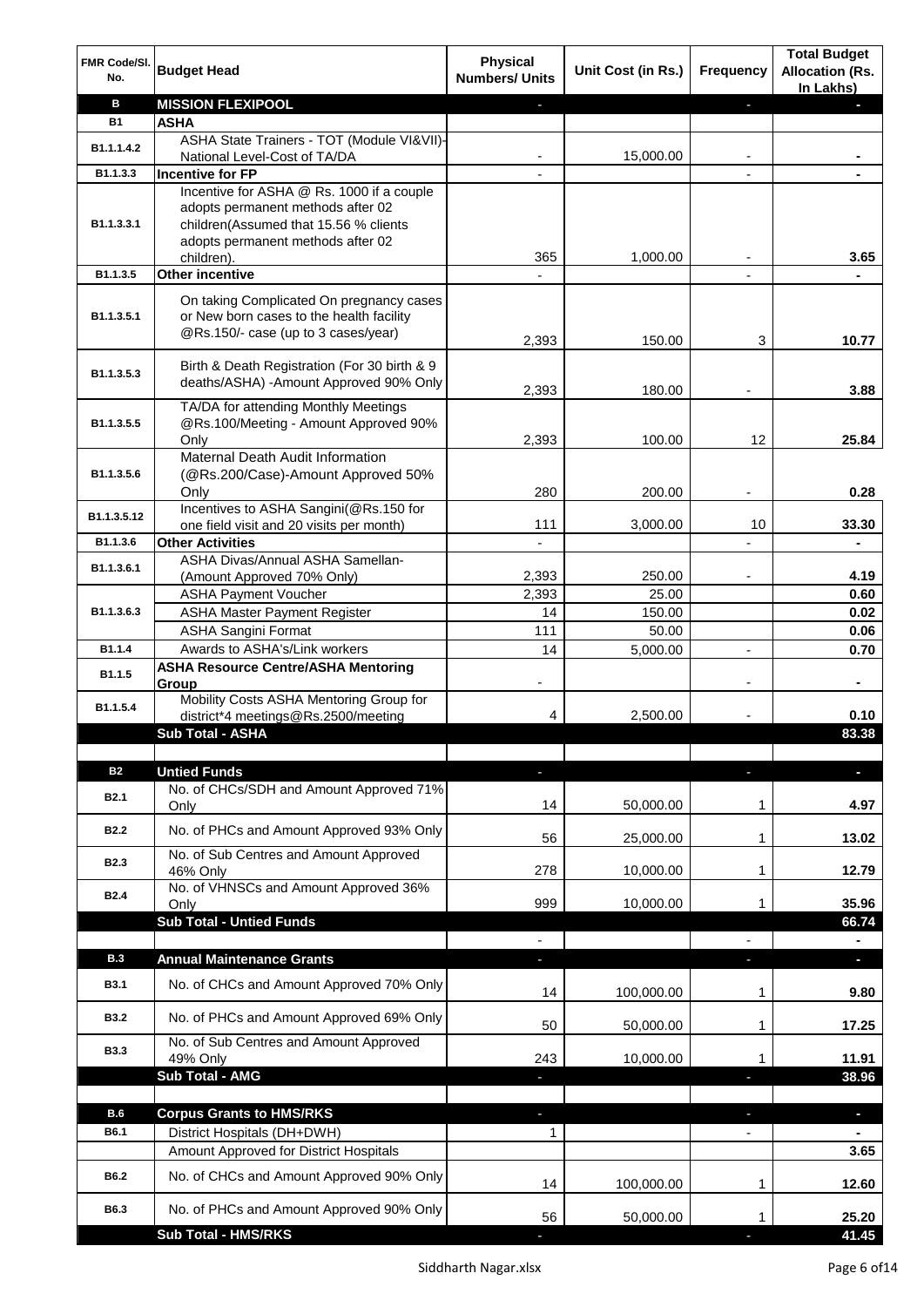| FMR Code/SI.<br>No. | <b>Budget Head</b>                                                                                                         | <b>Physical</b><br><b>Numbers/ Units</b> | Unit Cost (in Rs.) | Frequency                | <b>Total Budget</b><br><b>Allocation (Rs.</b><br>In Lakhs) |
|---------------------|----------------------------------------------------------------------------------------------------------------------------|------------------------------------------|--------------------|--------------------------|------------------------------------------------------------|
|                     |                                                                                                                            |                                          |                    | $\overline{\phantom{a}}$ |                                                            |
| <b>B9</b>           | <b>Mainstreaming of AYUSH</b>                                                                                              | ÷.                                       |                    | J,                       | п                                                          |
| <b>B.9.1</b>        | <b>Medical Officers (Only AYUSH)</b>                                                                                       | $\overline{a}$                           |                    | $\overline{a}$           |                                                            |
| B.9.1.1             | <b>Contractual Medical Officers</b>                                                                                        | 14                                       | 24,000.00          | 6                        | 20.16                                                      |
| <b>B.9.2</b>        | <b>AYUSH Pharmacists</b>                                                                                                   | $\overline{\mathbf{4}}$                  | 9,000.00           | 6                        | 2.16                                                       |
|                     | <b>Sub Total (AYUSH)</b>                                                                                                   | $\blacksquare$                           |                    | J                        | 22.32                                                      |
|                     |                                                                                                                            |                                          |                    | $\frac{1}{2}$            | $\blacksquare$                                             |
| <b>B10</b>          | <b>IEC-BCC Activities</b>                                                                                                  |                                          |                    |                          | $\blacksquare$                                             |
| <b>B.10.2</b>       | Implementation of BCC/IEC Activities at<br>district level                                                                  |                                          |                    |                          | 5.00                                                       |
| B.10.5.2            | Printing of WIFS Cards, Referral Slips, etc                                                                                |                                          |                    |                          | $\blacksquare$                                             |
|                     | WIFS Cards for School Children(No. of Cards)                                                                               | 110,507                                  | 4.00               |                          | 4.42                                                       |
|                     | <b>Sub Total (IEC/BCC)</b>                                                                                                 |                                          |                    | ı                        | 9.42                                                       |
|                     |                                                                                                                            |                                          |                    |                          |                                                            |
| <b>B15</b>          | <b>Planning, Implementation and Monitoring</b>                                                                             | L.                                       |                    |                          | p                                                          |
| B15.2               | <b>Quality Assurance</b>                                                                                                   |                                          |                    |                          |                                                            |
| B15.2.2             | <b>Quality Assurance Committees</b>                                                                                        |                                          |                    |                          |                                                            |
|                     | <b>Division Level</b>                                                                                                      |                                          |                    |                          |                                                            |
|                     | One time establishment @ Rs. 1.00 Lakh/<br>Division (Amount Approved 50% Only)                                             |                                          | 100,000.00         | 1                        |                                                            |
|                     | Operational Expenses @Rs. 5000/month/                                                                                      |                                          |                    |                          |                                                            |
|                     | division (Amount Approved 50% Only)                                                                                        |                                          | 5,000.00           | 12                       |                                                            |
|                     | <b>District Level</b>                                                                                                      |                                          |                    |                          |                                                            |
|                     | One time establishment @ Rs. 1.00 Lakh/                                                                                    |                                          |                    |                          |                                                            |
|                     | District (Amount Approved 50% Only)                                                                                        | 1                                        | 100,000.00         | 1                        | 0.50                                                       |
|                     | Operational Expenses @Rs. 5000/ Month/<br>District (Amount Approved 50% Only)                                              | 1                                        | 5,000.00           | 12                       | 0.30                                                       |
| B15.2.4             | <b>Review meetings</b>                                                                                                     |                                          |                    | $\overline{a}$           |                                                            |
| B15.2.4.2           | <b>Division Level</b>                                                                                                      |                                          |                    | $\overline{\phantom{a}}$ |                                                            |
|                     | Review meetings @ Rs 10000/- per meeting<br>for 4 meeting per division (Amount Approved                                    |                                          |                    |                          |                                                            |
|                     | 50% Only)<br><b>District Level</b>                                                                                         |                                          | 10,000.00          | 4                        |                                                            |
|                     | Review meetings @ Rs 10000/- per meeting<br>for 4 meeting per District (Amount Approved<br>50% Only)                       | 1                                        | 10,000.00          | 4                        | 0.20                                                       |
| B15.2.5             | <b>Other Block Level Activities</b>                                                                                        |                                          |                    |                          |                                                            |
| B15.2.5.1           | Block QA visioning meeting (Orienting<br><b>Block Officials on Facility Solutions Levels-</b><br>Amount Approved 50% Only) | 1                                        | 35,000.00          | 1                        | 0.18                                                       |
| B15.2.5.2           | Quality Management System (QMS) training<br>workshop - (Amount Approved 50% Only)                                          | 1                                        | 100,000.00         | 1                        | 0.50                                                       |
|                     | <b>Sub Total - Quality Assurance</b>                                                                                       |                                          |                    |                          | 1.68                                                       |
|                     |                                                                                                                            |                                          |                    |                          |                                                            |
| B15.3               | <b>Monitoring and Evaluation</b>                                                                                           |                                          |                    |                          | $\blacksquare$                                             |
| B15.3.1.6.3         | Honoraria of Data Entry Operators for MCTS                                                                                 | 14                                       | 11,000.00          | 6                        | 9.24                                                       |
| B15.3.2             | <b>Computerization HMIS and E-governance</b>                                                                               |                                          |                    | $\overline{\phantom{0}}$ |                                                            |
|                     | HMIS Operational Cost (excluding HR & Trainings)-                                                                          |                                          |                    |                          |                                                            |
|                     | Expenses for Internet @1500/month/                                                                                         |                                          |                    |                          |                                                            |
|                     | computer for 951 Nos                                                                                                       | 15                                       | 1,500.00           | 12                       | 2.70                                                       |
|                     | Expenses for Internet Rs.750/pm/block                                                                                      |                                          |                    |                          |                                                            |
|                     | computer(new) for 820 Nos.                                                                                                 | 14                                       | 750.00             | 12                       | 1.26                                                       |
| B15.3.2.1.a         | Expenses for Internet Data Card<br>@Rs.750/pm/Computer (new) for 75 Nos.                                                   | 1                                        | 750.00             | 12                       | 0.09                                                       |
|                     | Expenses for Internet Data Card<br>@Rs.750/pm/Computer (new) for 18 Nos.                                                   |                                          | 750.00             | 12                       |                                                            |
| B15.3.2.1.d         | Other Office and admin expenses                                                                                            |                                          |                    |                          |                                                            |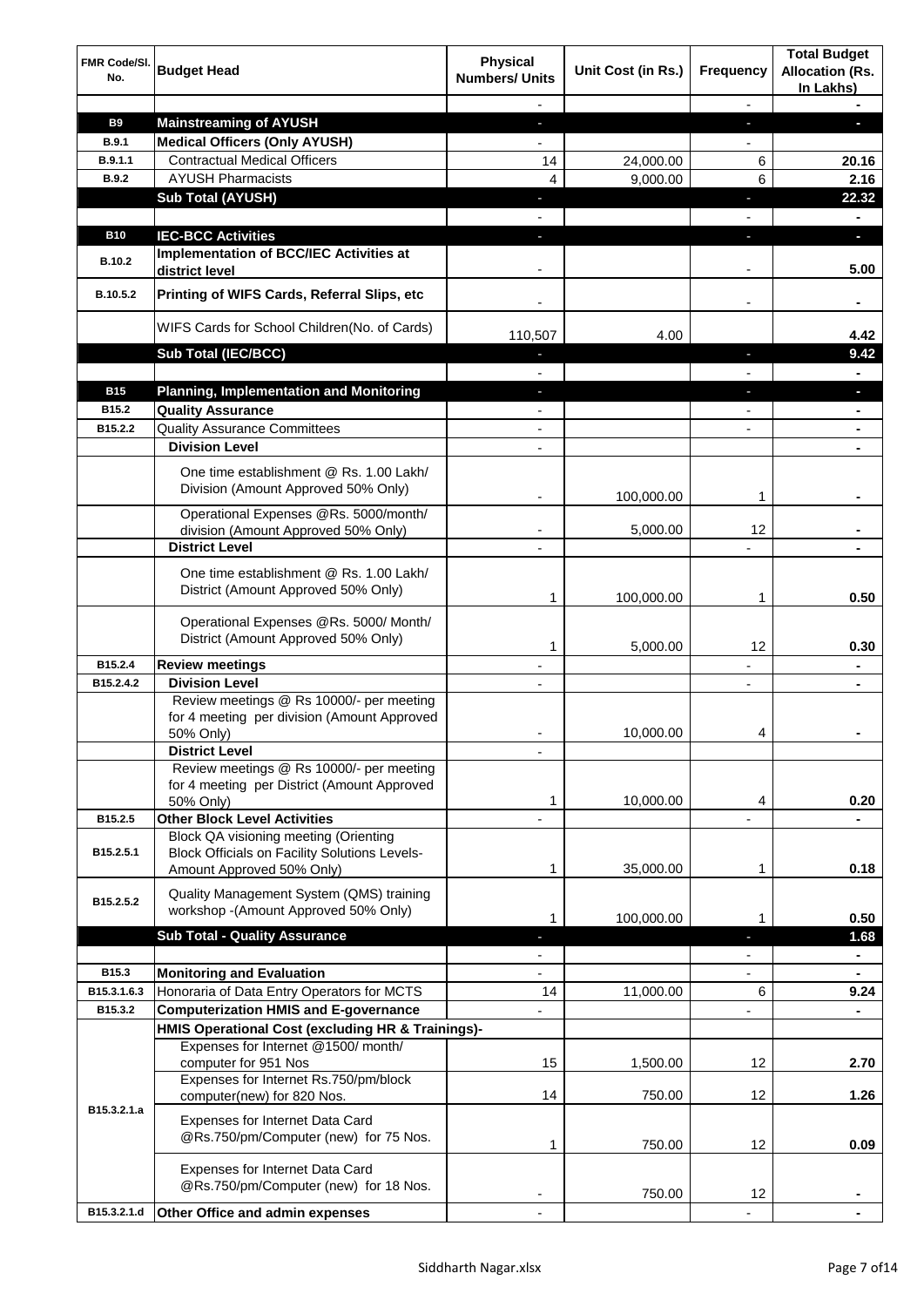| FMR Code/SI.          |                                                                            | <b>Physical</b>          |                    |                          | <b>Total Budget</b>                 |
|-----------------------|----------------------------------------------------------------------------|--------------------------|--------------------|--------------------------|-------------------------------------|
| No.                   | <b>Budget Head</b>                                                         | <b>Numbers/ Units</b>    | Unit Cost (in Rs.) | <b>Frequency</b>         | <b>Allocation (Rs.</b><br>In Lakhs) |
|                       | Maintenance of Computers/AMC/etc -HMIS                                     |                          |                    |                          |                                     |
| B15.3.2.1.d.2         | (Block -PHC/CHC,CH, CMF (M/F) Old<br>@Rs. 4000/unit for 951 no.            | 15                       | 4,000.00           | 1                        | 0.60                                |
|                       | Purchase of computer consumables/Admin                                     |                          |                    |                          |                                     |
| B15.3.2.1.d.3         | Expenses @ Rs.1000.00 for 951 no.-Six                                      |                          |                    |                          |                                     |
|                       | <b>Months</b>                                                              | 15                       | 1,000.00           | 6                        | 0.90                                |
| B15.3.2.2.a           | MCTS Operational Cost (excluding HR &<br>Trainings)                        |                          |                    |                          |                                     |
|                       | Procurement of                                                             |                          |                    |                          |                                     |
| B15.3.2.2.b           | computers/Printers/Cartridges, etc. -                                      |                          |                    |                          |                                     |
|                       | @50,000.00/Computer Systems for 820 No.                                    | 14                       | 50,000.00          | 1                        | 7.00                                |
| B15.3.2.2.d           | Other Office and admin expenses                                            |                          |                    |                          |                                     |
|                       | @12,000.00 per year -820 No.(New)                                          | 14                       | 12,000.00          | 1                        | 1.68                                |
| B15.3.3               | Other M & E Activities<br>Review Meetings for MCTS @ Rs                    |                          |                    | $\blacksquare$           | $\blacksquare$                      |
| B <sub>15.3.3.5</sub> | 4,000/meeting for 12 meetings                                              |                          | 4,000.00           | 12                       | 0.48                                |
|                       | <b>Sub Total - Monitoring and Evaluation</b>                               |                          |                    |                          | 23.95                               |
|                       |                                                                            |                          |                    |                          |                                     |
| <b>B.16</b>           | <b>PROCUREMENT</b>                                                         |                          |                    | ı                        | ы                                   |
| B16.1.1               | <b>Procurement of Equipments: MH</b>                                       |                          |                    |                          |                                     |
| B16.1.1.2             | MVA / EVA Kits for Safe Abortion services                                  | 5                        | 2,500.00           | $\overline{\phantom{a}}$ | 0.13                                |
| B16.1.6               | <b>Equipments for ARSH/ School Health</b>                                  |                          |                    | L,                       | ٠                                   |
| B16.1.6.1             | Equipments for ARSH Clinics (New)                                          |                          | 15,000.00          | $\mathbf{1}$             |                                     |
|                       | <b>Sub Total (Procurement of Equipments)</b>                               |                          |                    |                          | 0.13                                |
|                       |                                                                            |                          |                    |                          |                                     |
| B.16.2.1              | Drugs & supplies for MH                                                    | $\overline{\phantom{a}}$ |                    | $\overline{\phantom{a}}$ | $\blacksquare$                      |
| B.16.2.1.2            | Drugs for Safe Abortion (No. of MMA<br>estimated in year 2013-14)          | 17                       | 200.00             | $\blacksquare$           | 0.03                                |
| B.16.2.4              | <b>Supplies for IMEP</b>                                                   |                          |                    | ÷,                       |                                     |
|                       | Bio-Medical Waste Management-District                                      |                          |                    |                          |                                     |
| B.16.2.4.1            | level                                                                      | $\overline{a}$           |                    | $\overline{\phantom{a}}$ | 3.81                                |
| B.16.2.4.2            | Bio-Medical Waste Management-CHC level                                     |                          |                    | $\blacksquare$           | 17.30                               |
| B.16.2.4.3            | Cleaning/Washing, House keeping and<br>Laundry Management - District Level |                          |                    |                          | 6.26                                |
| B.16.2.4.4            | Cleaning/Washing, House keeping and                                        |                          |                    |                          |                                     |
|                       | Laundry Management - CHC/PHC Level                                         |                          |                    |                          | 14.69                               |
|                       | <b>ASHA Drug Kits</b>                                                      |                          |                    |                          |                                     |
| B.16.2.5.2            | Drug Kit replenishment for ASHAs @ Rs.<br>300/ASHA                         | 1,752                    | 300.00             |                          | 5.26                                |
| B.16.2.6              | Drugs & supplies for WIFS                                                  |                          |                    |                          |                                     |
|                       | For Govt. & Govt. aided Schools (Classes VI                                |                          |                    |                          |                                     |
|                       | to XII)<br><b>Total Beneficiaries</b>                                      |                          |                    |                          |                                     |
|                       | IFA Tables Required at District (                                          | 161,597                  |                    |                          |                                     |
| B.16.2.6.1            | Beneficiary* 52 Tabs)                                                      | 8,403,058                | 0.12               |                          | 10.08                               |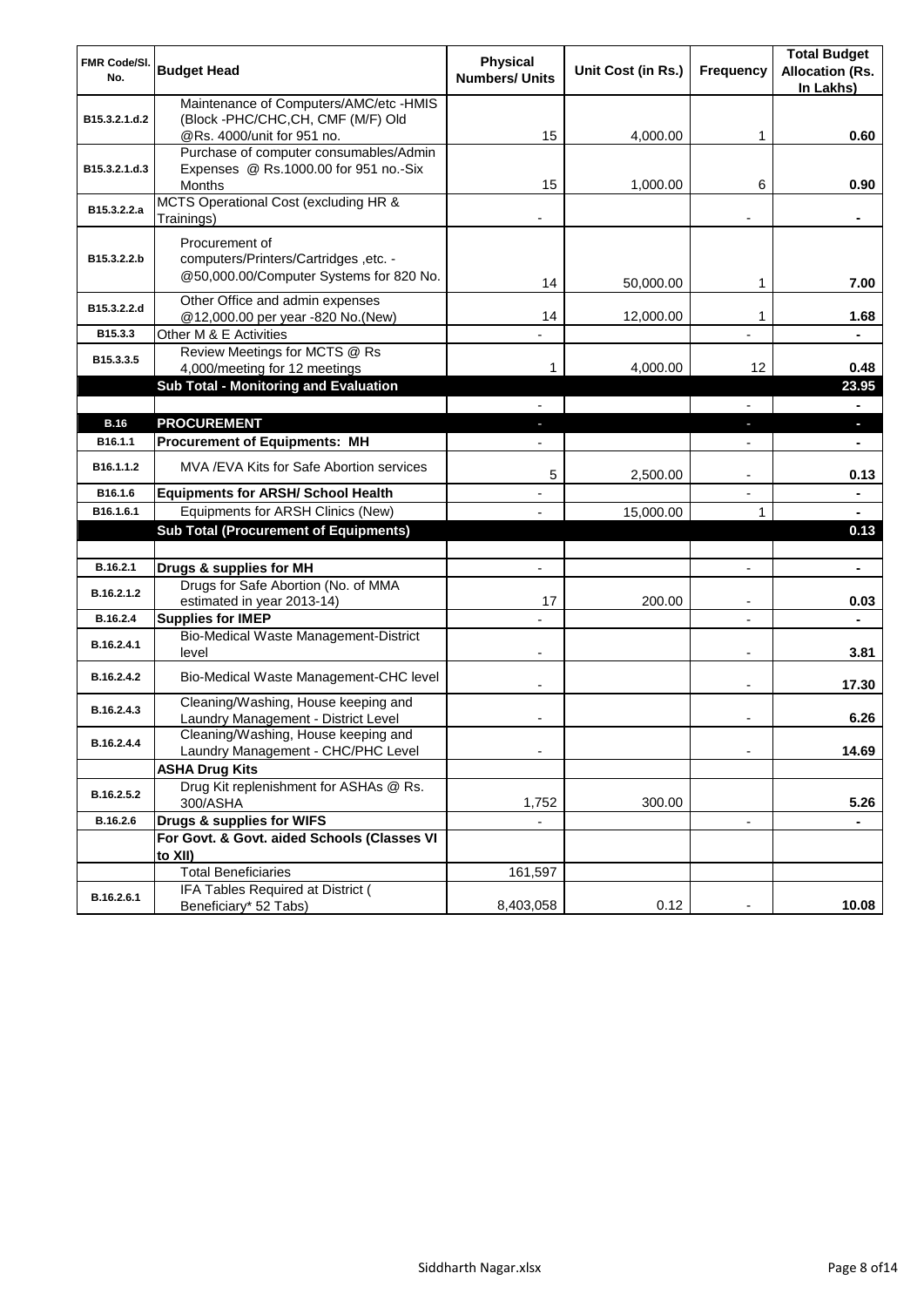| <b>FMR Code/SI.</b><br>No. | <b>Budget Head</b>                                                   | <b>Physical</b><br><b>Numbers/ Units</b> | Unit Cost (in Rs.) | <b>Frequency</b> | <b>Total Budget</b><br><b>Allocation (Rs.</b><br>In Lakhs) |
|----------------------------|----------------------------------------------------------------------|------------------------------------------|--------------------|------------------|------------------------------------------------------------|
| B.16.2.6.2                 | Albendazole Tablets Required at District<br>(Beneficiary *2 Tabs)    | 323,195                                  | 1.00               | ٠                | 3.23                                                       |
| B.16.2.7                   | Drugs & Supplies under SHP                                           | $\overline{\phantom{a}}$                 |                    | $\blacksquare$   | $\blacksquare$                                             |
|                            | <b>For Aganwadi Centres</b>                                          |                                          |                    |                  | $\blacksquare$                                             |
|                            | Expected No. of Children at AWCs                                     | 44,150                                   |                    |                  |                                                            |
|                            | No. of IFA Bottles (One bottle of 100                                |                                          |                    |                  |                                                            |
|                            | ml./child)                                                           | 44,150                                   | 10.00              |                  | 4.42                                                       |
|                            | Albendazole Tablets (2 tablets per Child)                            | 88,300                                   | 1.00               |                  | 0.88                                                       |
|                            | For Primary Schools(For Govt. & Govt.                                |                                          |                    |                  |                                                            |
|                            | aided Schools Classes I to V)                                        |                                          |                    |                  |                                                            |
|                            | Expected No. of Children in Schools                                  | 296,157                                  |                    |                  |                                                            |
|                            | No. of Tablets Required at District (52                              |                                          | 0.12               |                  | 18.48                                                      |
|                            | Tabs./ Beneficiary)<br>No. of Tablets Required at District (2 Tabs./ | 15,400,176                               |                    |                  |                                                            |
|                            | Beneficiary)                                                         | 592,314                                  | 1.00               |                  | 5.92                                                       |
|                            | <b>Medicines for Teams</b>                                           |                                          |                    |                  |                                                            |
|                            | No. of Blocks                                                        | 14                                       |                    |                  |                                                            |
|                            | First Time Medicines For Teams (2 Teams                              |                                          |                    |                  |                                                            |
|                            | in Each Block)                                                       | 28                                       | 18,000.00          |                  | 5.04                                                       |
|                            | Sub Total (Procurement of Drugs &                                    |                                          |                    |                  |                                                            |
|                            | Supplies)                                                            |                                          |                    |                  | 95.41                                                      |
|                            |                                                                      |                                          |                    |                  |                                                            |
| <b>B.17</b>                | <b>Drugs Warehouses/Logistics Management</b>                         |                                          |                    |                  |                                                            |
|                            | Honoraria of Staff at Regional Drug                                  |                                          |                    |                  |                                                            |
|                            | Warehouse                                                            |                                          |                    |                  |                                                            |
|                            | Accountant                                                           |                                          | 10,000.00          | 6                |                                                            |
|                            | Computer Operator Cum Store Keeper                                   |                                          | 10,000.00          | 6                |                                                            |
|                            | Fork-Lift Operator cum Mechanic                                      |                                          | 6,500.00           | 6                |                                                            |
| <b>B.17.1</b>              | Fourth class / Loader                                                |                                          | 6,500.00           | 6                |                                                            |
|                            | Generator Operator cum Electrician                                   |                                          | 5,000.00           | 6                |                                                            |
|                            | Sweeper                                                              |                                          | 3,500.00           | 6                |                                                            |
|                            | <b>Armed Guards</b>                                                  |                                          | 6,335.00           | 6                |                                                            |
|                            | <b>General Guards</b>                                                | ٠                                        | 5,157.00           | 6                |                                                            |
|                            | Gardener                                                             | $\overline{a}$                           | 3,000.00           | 6                |                                                            |
|                            | Honoraria of Staff at District Drug                                  |                                          |                    |                  |                                                            |
|                            | Warehouse                                                            |                                          |                    |                  |                                                            |
|                            | Computer Operator Cum Store Keeper                                   | $\mathbf 1$                              | 10,000.00          | 6                | 0.60                                                       |
| <b>B.17.3</b>              | Generator Operator Cum Mechanic/Electricia                           | 1                                        | 5,000.00           | 6                | 0.30                                                       |
|                            | Loader                                                               | $\mathbf{1}$                             | 5,000.00           | 6                | 0.30                                                       |
|                            | Choukidar                                                            | $\mathbf{1}$                             | 5,000.00           | 6                | 0.30                                                       |
|                            | Part-time Sweeper                                                    | $\mathbf{1}$                             | 2,500.00           | 6                | 0.15                                                       |
|                            | <b>Operational Cost for Regional Drug ware</b>                       |                                          |                    |                  |                                                            |
| B.17.4.1                   | House                                                                |                                          |                    | -                | ٠                                                          |
|                            | Electricity Charges                                                  |                                          |                    |                  | ٠                                                          |
|                            | Telephone Charges                                                    |                                          |                    |                  |                                                            |
|                            | POL & Maintenance of DG Sets                                         |                                          |                    |                  | $\blacksquare$                                             |
|                            | Stationary                                                           |                                          |                    |                  | $\blacksquare$                                             |
|                            | Contingency                                                          |                                          |                    |                  |                                                            |
|                            | <b>Sub Total-Drug Ware Houses</b>                                    |                                          |                    |                  | 1.65                                                       |
|                            |                                                                      |                                          |                    |                  |                                                            |
|                            | <b>GRAND TOTAL- MISSION FLEXIPOOL</b>                                |                                          |                    |                  | 385.08                                                     |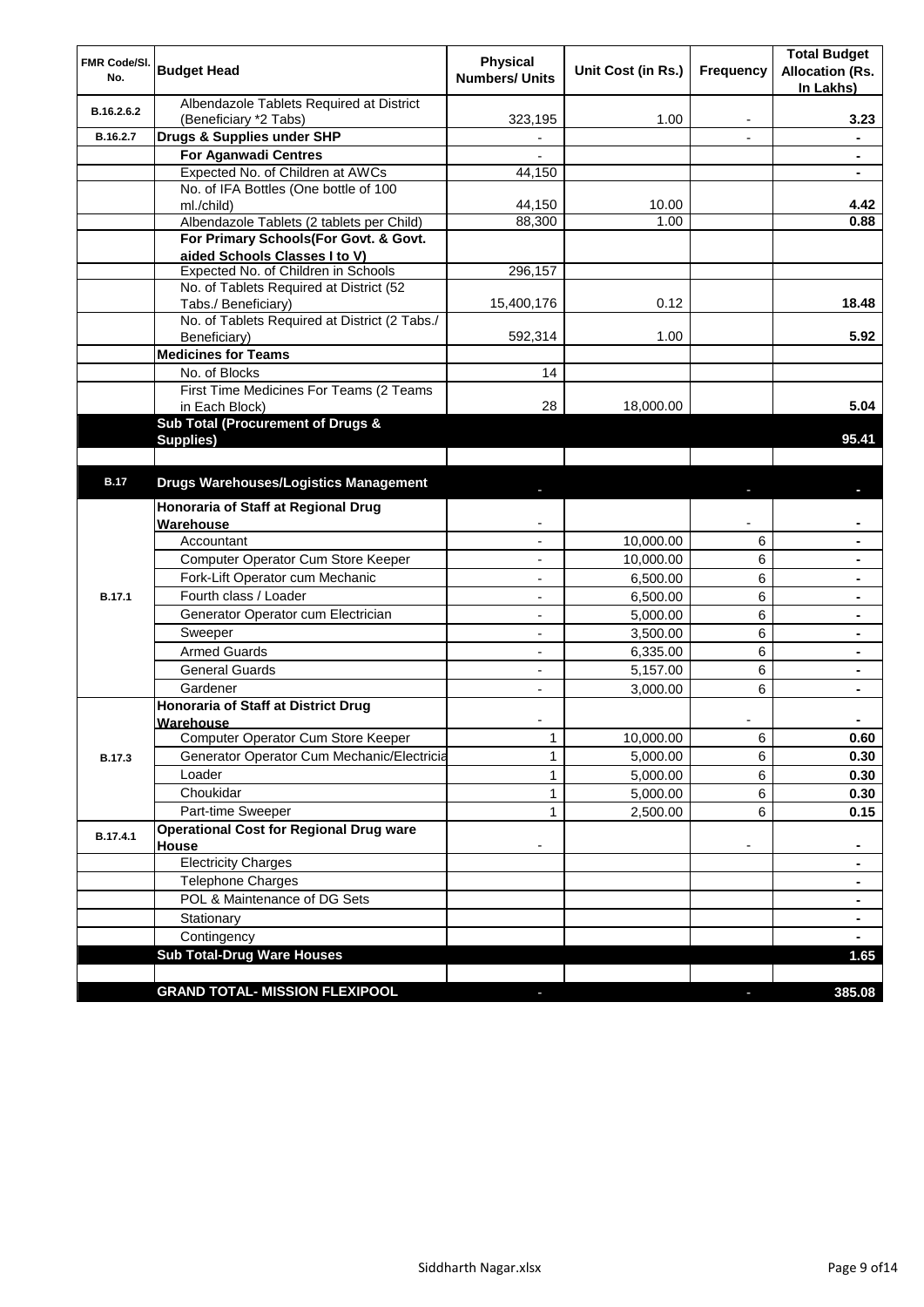| FMR Code/SI.<br>No. | <b>Budget Head</b>                                                                        | <b>Physical</b><br><b>Numbers/ Units</b> | Unit Cost (in Rs.) | <b>Frequency</b>         | <b>Total Budget</b><br><b>Allocation (Rs.</b><br>In Lakhs) |
|---------------------|-------------------------------------------------------------------------------------------|------------------------------------------|--------------------|--------------------------|------------------------------------------------------------|
|                     |                                                                                           |                                          |                    | $\overline{\phantom{a}}$ |                                                            |
| $\mathbf c$         | <b>IMMUNISATION</b>                                                                       | E.                                       |                    | ٠                        |                                                            |
| C.1                 | RI strengthening project (Review meeting,                                                 |                                          |                    |                          |                                                            |
|                     | Mobility support, Outreach services etc)<br>Mobility Support for supervision for district |                                          |                    | $\blacksquare$           |                                                            |
| C.1.a               | level officers @Rs 250000/- Year                                                          | 1                                        | 250,000.00         | $\blacksquare$           | 2.50                                                       |
| C.1.b               | Mobility support for supervision at State<br>level                                        |                                          |                    |                          |                                                            |
|                     |                                                                                           |                                          |                    |                          |                                                            |
| C.1.c               | Printing and dissemination of Immunization<br>cards, tally sheets, monitoring forms etc.@ |                                          |                    |                          |                                                            |
|                     | Rs 10 /- Beneficiary                                                                      | 81,711                                   | 10.00              |                          | 8.17                                                       |
|                     | Support for Quarterly State level review                                                  |                                          |                    |                          |                                                            |
| C.1.d               | meetings of district officer                                                              |                                          |                    |                          |                                                            |
|                     | Quarterly review meetings exclusive for RI                                                |                                          |                    |                          |                                                            |
| C.1.e               | at district level with Block Mos, CDPO, and                                               |                                          |                    |                          |                                                            |
|                     | other stake holders (@ Rs 100/- per<br>participant(5 participant / block)                 | 280                                      | 100.00             |                          | 0.28                                                       |
|                     | Quarterly review meetings exclusive for RI                                                |                                          |                    |                          |                                                            |
|                     | at block level @Rs 50/- per person as                                                     |                                          |                    |                          |                                                            |
| C.1.f               | honorarium/Asha(For travel) & Rs 25 per                                                   |                                          |                    |                          |                                                            |
|                     | person at the disposal of MOIC for meeting                                                |                                          |                    |                          |                                                            |
|                     | expenses (Refreshment, stationery and                                                     |                                          |                    |                          |                                                            |
|                     | mis.)                                                                                     | 9,572                                    | 75.00              |                          | 7.18                                                       |
|                     | Focus on slum & underserved areas in<br>urban areas/alternative vaccinator for slums      |                                          |                    |                          |                                                            |
|                     | (Hiring of ANM @ 450/-per session for four                                                |                                          |                    |                          |                                                            |
| C.1.g               | sessions/month/slum of 10000 population                                                   |                                          |                    |                          |                                                            |
|                     | and Rs.300/ month as contingency per slum                                                 |                                          |                    |                          |                                                            |
|                     | i.e.Rs.2100/-month/slum of 10000                                                          |                                          |                    |                          |                                                            |
|                     | population)                                                                               | 36                                       | 2,100.00           |                          | 0.76                                                       |
| C.1.h               | Mobilization of children through ASHA or                                                  |                                          |                    |                          |                                                            |
|                     | other mobilizers(@Rs 150/-per session)                                                    | 25,986                                   | 150.00             |                          | 38.98                                                      |
| C.1.i               | Alternative vaccine delivery in hard to reach<br>areas(@Rs 150/-per session)              | 384                                      | 150.00             |                          | 0.58                                                       |
|                     | Alternative Vaccine Delivery in other                                                     |                                          |                    |                          |                                                            |
| $C.1$ .j            | areas(@Rs. 75/- per session)                                                              | 25,470                                   | 75.00              |                          | 19.10                                                      |
| C.1.k               | To develop micro plan at sub-centre level(@                                               |                                          |                    |                          |                                                            |
|                     | Rs 100/- per sub centre)                                                                  | 282                                      | 100.00             |                          | 0.28                                                       |
| C.1.1               | For consolidation of micro plans at block                                                 |                                          |                    |                          |                                                            |
|                     | level (@ Rs 1000/-per block per PHC and<br>Rs 2000/- per district)                        | 19                                       | 1,000.00           |                          | 0.19                                                       |
|                     | POL for vaccine delivery from State to                                                    |                                          |                    |                          |                                                            |
| C.1.m               | district and from district to PHC/CHCs(@ Rs                                               |                                          |                    |                          |                                                            |
|                     | 150000/- per district per year)                                                           | 1                                        | 150,000.00         | $\overline{\phantom{a}}$ | 1.50                                                       |
|                     | Consumables for computer including                                                        |                                          |                    |                          |                                                            |
| C.1.n               | provision for internet access for RIMS (@                                                 |                                          |                    |                          |                                                            |
|                     | Rs 400/- per month per district)                                                          | 1                                        | 400.00             | 12                       | 0.05                                                       |
| C.1.o               | Red/Black plastic bags etc.(@ Rs 3 per bag<br>and 2 bags per session)                     | 25,986                                   | 3.00               | 2                        | 1.56                                                       |
|                     | Hub Cutter/Bleach/Hypochlorite solution/                                                  |                                          |                    |                          |                                                            |
| C.1.p               | Twin buckets(@ Rs 1200/- per PHC/CHC                                                      |                                          |                    |                          |                                                            |
|                     | per year)                                                                                 | 17                                       | 1,200.00           | $\overline{\phantom{a}}$ | 0.20                                                       |
| C.1.q               | Safety Pits(@ Rs 5250/- per pit)                                                          | 5                                        | 5,250.00           | $\overline{\phantom{a}}$ | 0.26                                                       |
|                     | Other Specific requirement                                                                |                                          |                    | $\blacksquare$           |                                                            |
|                     | Fund for annual maintenance operation of                                                  |                                          |                    |                          |                                                            |
|                     | WIC/WIF at division level @ Rs.40000/unit                                                 |                                          |                    |                          |                                                            |
|                     | of WIC/WIF<br>POL for generators and operational                                          |                                          | 40,000.00          |                          |                                                            |
|                     | expenses at divisional vaccine storage point                                              |                                          |                    |                          |                                                            |
| C.1.r               | @ Rs 2.00 Lakhs/ year/division vaccine                                                    |                                          |                    |                          |                                                            |
|                     | store points                                                                              |                                          | 200,000.00         |                          |                                                            |
|                     | Electricity bill for WIC/WIF AT state and                                                 |                                          |                    |                          |                                                            |
|                     | divisional level @ Rs 1.50Lakhs/year                                                      |                                          |                    |                          |                                                            |
|                     | /division store points                                                                    |                                          | 150,000.00         |                          |                                                            |
|                     | <b>AEFI Kits</b>                                                                          | 94                                       | 200.00             |                          | 0.19                                                       |
| C.2                 | <b>Salary of Contractual Staffs</b>                                                       |                                          |                    |                          |                                                            |
| C.2.2               | <b>Computer Assistants at District level</b>                                              | 1                                        | 10,000.00          | 6                        | 0.60                                                       |
| C.3                 | <b>Training under Immunisation</b>                                                        |                                          |                    |                          |                                                            |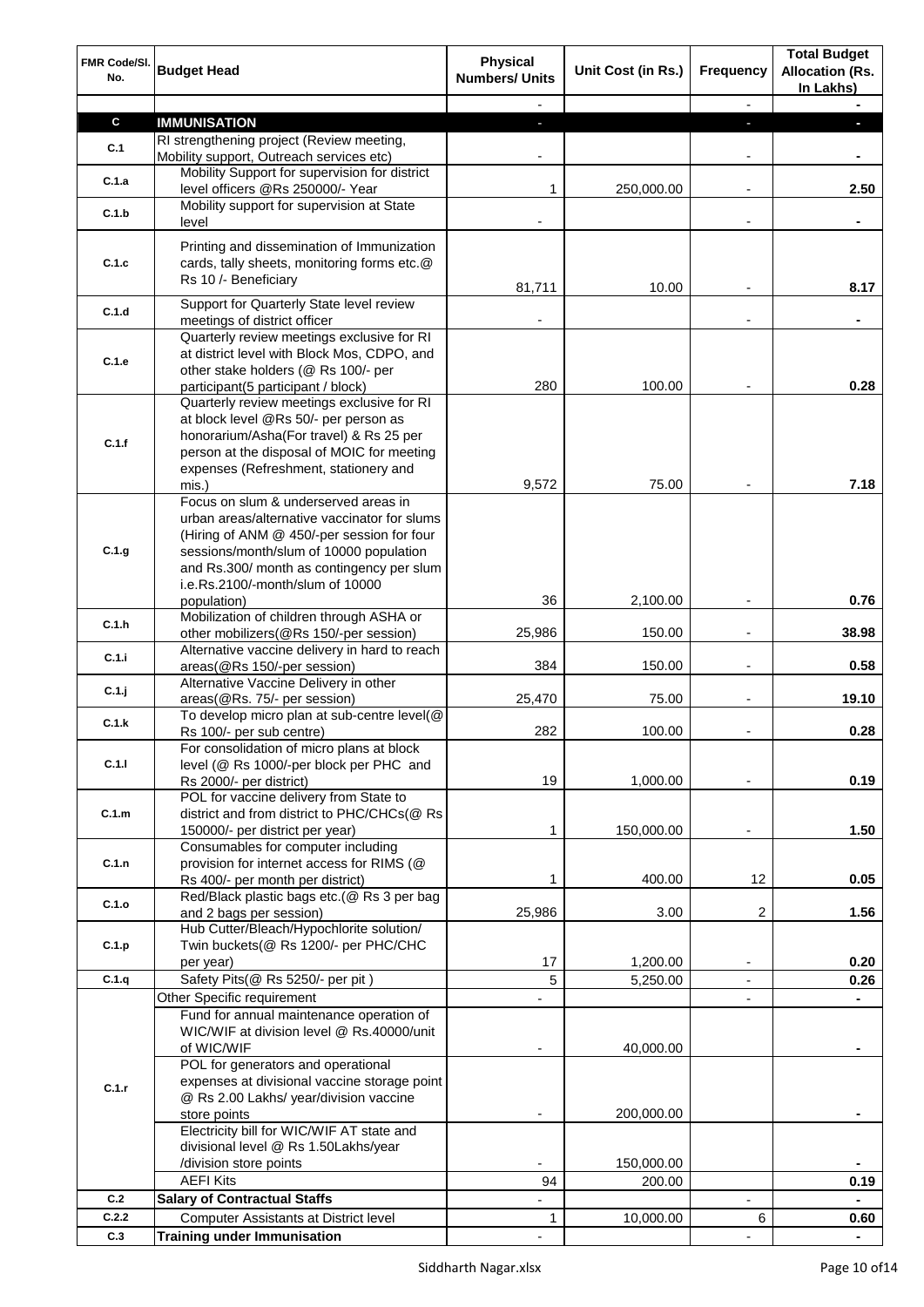| FMR Code/SI. | <b>Budget Head</b>                                                                          | <b>Physical</b>       | Unit Cost (in Rs.) | Frequency                | <b>Total Budget</b><br><b>Allocation (Rs.</b> |
|--------------|---------------------------------------------------------------------------------------------|-----------------------|--------------------|--------------------------|-----------------------------------------------|
| No.          |                                                                                             | <b>Numbers/ Units</b> |                    |                          | In Lakhs)                                     |
|              | District level Orientation training including                                               |                       |                    |                          |                                               |
|              | Hep B, Measles, AEFI & JE(wherever                                                          |                       |                    |                          |                                               |
| C.3.1        | required) for 2 days ANM, Multi Purpose<br>Health Worker (Male), LHV, Health                |                       |                    |                          |                                               |
|              | Assistant (Male/Female), Nurse Midwives,                                                    |                       |                    |                          |                                               |
|              | BEEs & other staff (as per RCH norms) @                                                     |                       |                    |                          |                                               |
|              | Rs 46200/batch                                                                              | 17                    | 46,200.00          |                          | 7.67                                          |
|              | Three day training including Hep B, Measles                                                 |                       |                    |                          |                                               |
| C.3.2        | & JE(wherever required) of Medical Officers                                                 |                       |                    |                          |                                               |
|              | of RI using revised MO training module) @<br>Rs 65600/ batch                                |                       | 65,600.00          |                          |                                               |
|              | Two days cold chain handlers training for                                                   |                       |                    |                          |                                               |
| C.3.4        | block level cold chain handlers by State and                                                |                       |                    |                          |                                               |
|              | district cold chain officers @ Rs                                                           |                       |                    |                          |                                               |
|              | 26600/batch<br>One day training of block level data                                         | 1                     | 26,600.00          |                          | 0.27                                          |
|              | handlers by DIOs and District cold chain                                                    |                       |                    |                          |                                               |
| C.3.5        | officer to train about the reporting formats of                                             |                       |                    |                          |                                               |
|              | immunization @ Rs 300/ person                                                               | 16                    | 300.00             |                          | 0.05                                          |
| C.3.6        | Intensified immunization training of front                                                  |                       |                    |                          |                                               |
| C.4          | line workers @ Rs 86660/batch<br><b>Cold Chain Maintenance</b>                              | 13                    | 86,660.00          | $\overline{\phantom{a}}$ | 11.27                                         |
|              | Cold chain maintenance at PHC/CHC Level                                                     |                       |                    |                          |                                               |
|              | (@Rs. 750/PHC/CHC per year)                                                                 | 17                    | 750.00             |                          | 0.13                                          |
|              | Cold chain maintenance at District Level                                                    |                       |                    |                          |                                               |
|              | (@Rs. 15000/year)                                                                           | 1                     | 15,000.00          |                          | 0.15                                          |
|              | Asha Incentives- for full immunization @<br>RS.100 per child for full immunization in first |                       |                    |                          |                                               |
| C.5          | year and Rs.50 per child for ensuring                                                       |                       |                    |                          |                                               |
|              | complete immunization up to 2nd year of                                                     |                       |                    |                          |                                               |
|              | age.(94.22% of the fund)                                                                    | 46,501                | 150.00             |                          | 65.72                                         |
|              | <b>TOTOAL - ROUTINE IMMUNIZATION</b>                                                        | ٠                     |                    | ٠                        | 167.62                                        |
|              |                                                                                             | $\sim$                |                    | J,                       | $\blacksquare$<br>$\blacksquare$              |
|              |                                                                                             |                       |                    |                          |                                               |
| D            | <b>National Disease Control Programmes</b>                                                  |                       |                    |                          |                                               |
|              | <b>Integrated Disease Surveillance Project</b>                                              |                       |                    |                          |                                               |
| E            | (IDSP)                                                                                      |                       |                    |                          |                                               |
| E.1          | Operational Costs (Rs. 25000/0 per Month)                                                   |                       |                    |                          |                                               |
|              | including 10 Medical Colleges                                                               |                       |                    |                          | 3.00                                          |
| E.2          | Remuneration for Contractual Human Resource                                                 |                       |                    |                          |                                               |
| E.2.1        | Epidemiologist (Rs. 27500-44000)                                                            |                       |                    |                          | 3.96                                          |
| E.2.2        | Microbiologist (Rs. 27500-44000)                                                            |                       |                    |                          |                                               |
| E.3.2        | Data Manager (Rs. 18000 per Mth)                                                            |                       |                    |                          | 2.16                                          |
| E.3.3        | Data Entry Operator (Rs. 11000/mth)                                                         |                       |                    |                          | 0.99                                          |
|              | <b>Training</b>                                                                             |                       |                    |                          |                                               |
|              | Medical Officers (3 days) @ Rs 50000 /<br>Batch, for one batch                              |                       |                    |                          | ۰                                             |
| E.8          | Hospital Pharmacists/Nurses Training (1                                                     |                       |                    |                          |                                               |
|              | day) @ Rs.38000 / Batch for 1 batch                                                         |                       |                    |                          |                                               |
|              | One Day Training of Medical College Doctors                                                 |                       |                    |                          |                                               |
| E.8          | Costs on account of Newly Formed Districts                                                  |                       |                    |                          |                                               |
|              | <b>TOTAL-IDSP</b>                                                                           |                       |                    |                          | 10.11                                         |
|              |                                                                                             |                       |                    |                          |                                               |
| F            | <b>National Vector Borne Disease Control</b><br><b>Programme (NVBDCP)</b>                   |                       |                    |                          |                                               |
| F.1.1        | <b>Malaria</b>                                                                              |                       |                    |                          |                                               |
| F.1.1.b      | <b>ASHA Incentives</b>                                                                      |                       |                    |                          | 1.75                                          |
| F.1.1.d      | Monitoring, Evaluation & Supervision &                                                      |                       |                    |                          |                                               |
|              | Epidemic preparedness including mobility                                                    |                       |                    |                          | 0.85                                          |
| F.1.1.e      | IEC/BCC                                                                                     |                       |                    |                          | 0.42                                          |
| F.1.1.g      | <b>Training/Capacity Building</b><br>Sub Total - Malaria                                    |                       |                    |                          | 0.25<br>3.27                                  |
| F.1.2        | Dengue & Chikungunya                                                                        |                       |                    |                          |                                               |
|              | Strengthening Surveillance for Apex                                                         |                       |                    |                          |                                               |
| F.1.2.a(iⅈ)  | Referral Lab & Sentinel Surveillance<br>Hospital                                            |                       |                    |                          | 1.00                                          |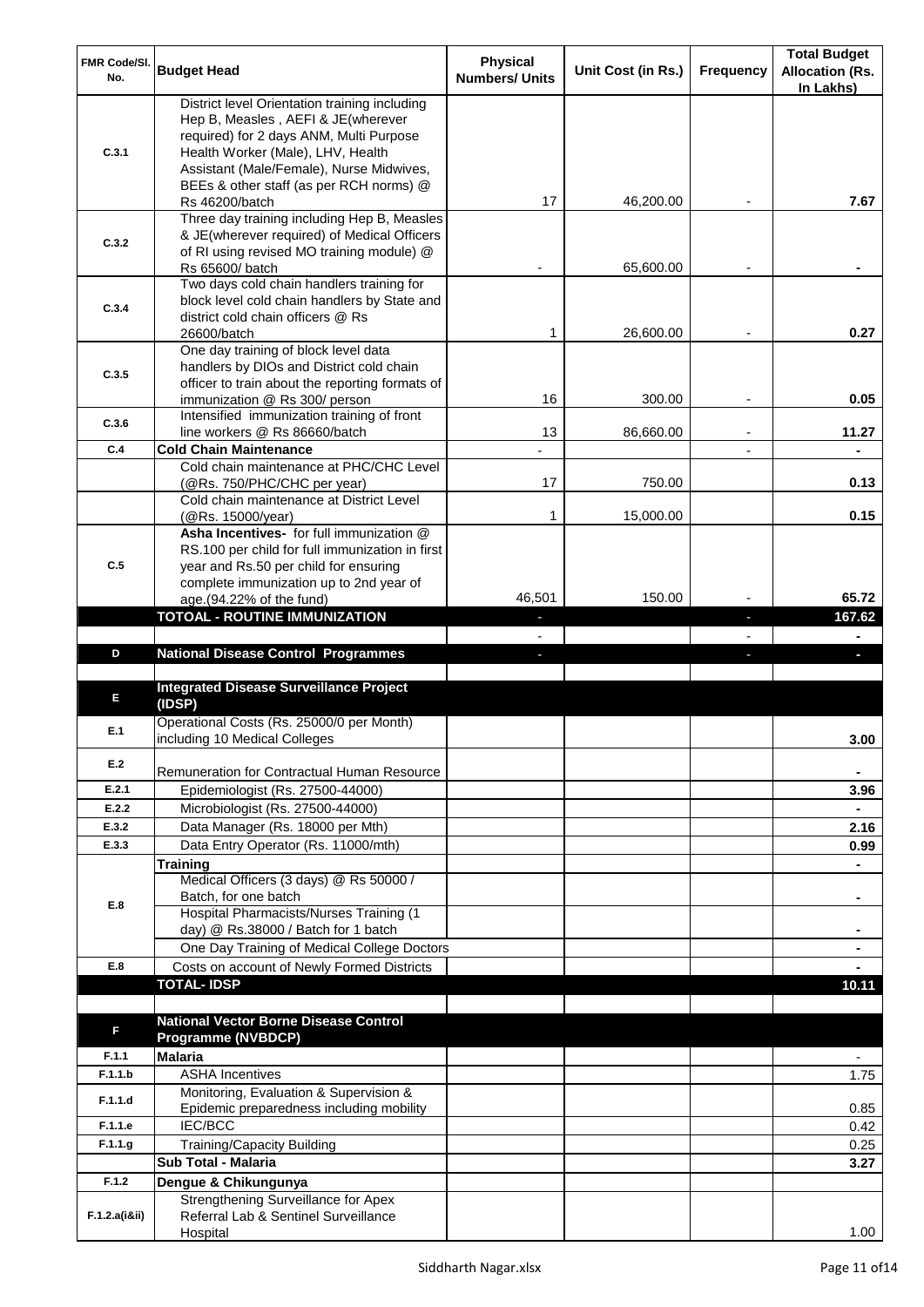| FMR Code/SI.      |                                                                                        | <b>Physical</b>       |                    |                  | <b>Total Budget</b>      |
|-------------------|----------------------------------------------------------------------------------------|-----------------------|--------------------|------------------|--------------------------|
| No.               | <b>Budget Head</b>                                                                     | <b>Numbers/ Units</b> | Unit Cost (in Rs.) | <b>Frequency</b> | <b>Allocation (Rs.</b>   |
|                   |                                                                                        |                       |                    |                  | In Lakhs)                |
| F.1.2.c           | Monitoring/Supervision and Rapid<br>Response                                           |                       |                    |                  | 0.20                     |
| F.1.2.d           | <b>Epidemic Preparedness</b>                                                           |                       |                    |                  | 0.10                     |
| F.1.2.e           | Case Management                                                                        |                       |                    |                  | 0.10                     |
|                   | Vector Control And Environmental                                                       |                       |                    |                  |                          |
| F.1.2.f           | Management                                                                             |                       |                    |                  | $\overline{\phantom{a}}$ |
| F.1.2.g           | IEC/ BCC for Social Mobilization                                                       |                       |                    |                  | 0.10                     |
| F.1.2.i           | Training/ Workshop                                                                     |                       |                    |                  | 0.10                     |
|                   | Sub Total - Dengue & Chikungunya                                                       |                       |                    |                  | 1.60                     |
| F.1.3             | <b>AES/JE</b>                                                                          |                       |                    |                  |                          |
| F.1.3.a           | Strengthening of Sentinel sites which will<br>include Diagnostics and Case Management, |                       |                    |                  |                          |
|                   | supply of kits by Gol                                                                  |                       |                    |                  | 2.50                     |
| F.1.3.b           | IEC / BCC Activities & printing material<br>pertaining to JE / AES                     |                       |                    |                  | 5.00                     |
|                   | Capacity Building in case management of                                                |                       |                    |                  |                          |
| F.1.3.c           | Medical Officer and paramedical from<br>PHC/CHC at district level.                     |                       |                    |                  | 2.00                     |
| F.1.3.d           | Monitoring and supervision                                                             |                       |                    |                  | 1.00                     |
| F.1.3.e           | Procurement of Insecticides (Technical<br>Malathion)                                   |                       |                    |                  | 2.20                     |
| F.1.3.f           | Thermal Fog Machine (Small) @ 0.85<br>lac/machine                                      |                       |                    |                  | ۰                        |
|                   | Operational cost for Malathion fogging (As                                             |                       |                    |                  |                          |
| F.1.3.g           | per Availability of 3 MT Technical Malathion                                           |                       |                    |                  |                          |
|                   | per district)                                                                          |                       |                    |                  | 0.15                     |
|                   | Paediatric ICU Establishment and HR &                                                  |                       |                    |                  |                          |
| F.1.3.j           | operational cost for Paediatric ICU in<br><b>Endemic Districts</b>                     |                       |                    |                  |                          |
|                   | ASHA Insentivization for sensitizing                                                   |                       |                    |                  |                          |
| F.1.3.k           | community                                                                              |                       |                    |                  | 0.20                     |
|                   | Sub Total - AES/JE                                                                     |                       |                    |                  | 13.05                    |
| F.1.4             | <b>Lymphatic Filariasis</b>                                                            |                       |                    |                  |                          |
|                   | State Task Force, STAC Meeting, printing                                               |                       |                    |                  |                          |
|                   | forms & register/ Mobility support, district                                           |                       |                    |                  |                          |
| F.1.4.a           | coordination meeting, sensitization of media                                           |                       |                    |                  |                          |
|                   | etc., Morbidity management, monitoring &                                               |                       |                    |                  |                          |
|                   | supervision and mobility support for Rapid                                             |                       |                    |                  |                          |
|                   | response including Line listing                                                        |                       |                    |                  | 2.80                     |
| F.1.4.b           | Micro Filaria Survey                                                                   |                       |                    |                  | 0.49                     |
|                   | Post MDA Assessment by medical colleges                                                |                       |                    |                  |                          |
| F.1.4.c           | (Govt,& Private)/ ICMR institutions                                                    |                       |                    |                  | 0.15                     |
|                   | Training / Sensitization of district level                                             |                       |                    |                  |                          |
| F.1.4.d           | officers on ELF & Drug Distributors /                                                  |                       |                    |                  |                          |
|                   | Peripheral health workers                                                              |                       |                    |                  | 2.80                     |
|                   | Specific IEC/ BCC at State, districts, PHC,                                            |                       |                    |                  |                          |
| F.1.4.e           | Sub Centre & village lable VHSC/GKs                                                    |                       |                    |                  | 1.00                     |
|                   | Honorarium for Drug Distributors including                                             |                       |                    |                  |                          |
| F.1.4.f           | ASHA & Supervisors involve in MDA                                                      |                       |                    |                  | 5.40                     |
| F.1.4.h.ii        | M.F.Survey in Non Endemic districts                                                    |                       |                    |                  |                          |
|                   | Sub Total - Lymphatic Filariasis                                                       |                       |                    |                  | 12.64                    |
| F.1.5             | Kalazar                                                                                |                       |                    |                  |                          |
| F.1.5             | Case Search/ Camp Approach                                                             |                       |                    |                  | $\overline{\phantom{a}}$ |
| F.1.5.a           | Spray Pumps & Accessories                                                              |                       |                    |                  |                          |
|                   |                                                                                        |                       |                    |                  |                          |
| F.1.5.b           | Operational Cost for Spray including Spray<br>Wages & Pending liability of spray wages |                       |                    |                  | $\overline{\phantom{a}}$ |
| F.1.5.c           | Mobility / P.O.L./ Supervision                                                         |                       |                    |                  | $\overline{\phantom{a}}$ |
| F.1.5.d           | Monitoring & Evaluation                                                                |                       |                    |                  |                          |
|                   | Training for Spraying /IEC/                                                            |                       |                    |                  |                          |
| F.1.5.e / F.1.5.f | BCC/Advocacy/Incentive to ASHA/Loss of                                                 |                       |                    |                  |                          |
|                   | Wages                                                                                  |                       |                    |                  |                          |
|                   | Sub Total - Kalazar                                                                    |                       |                    |                  |                          |
|                   | <b>Cash grant for Decentralized commodities</b>                                        |                       |                    |                  |                          |
|                   | for Malaria + Filaria F.6                                                              |                       |                    |                  |                          |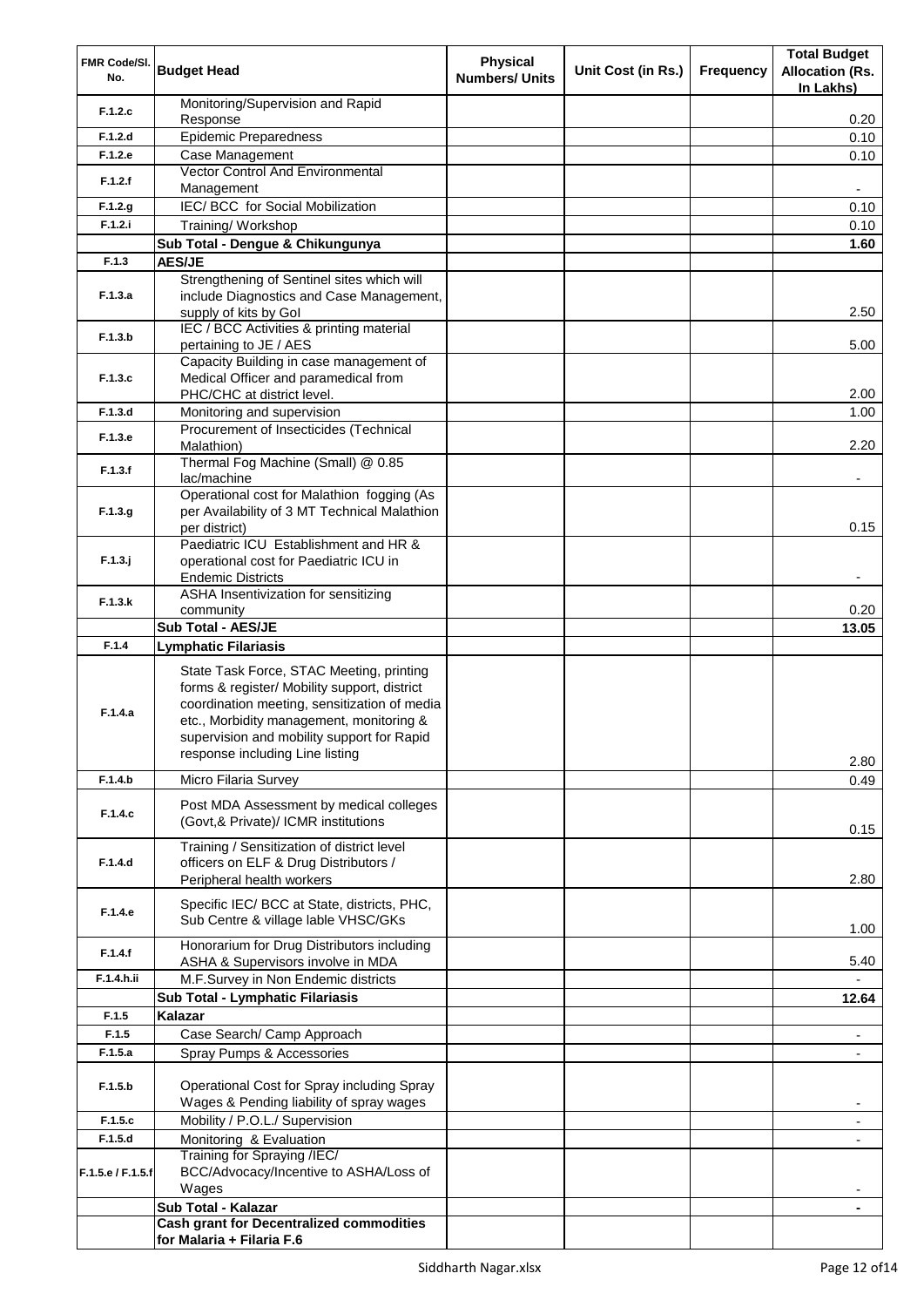| FMR Code/SI.<br>No. | <b>Budget Head</b>                                                                           | <b>Physical</b><br><b>Numbers/ Units</b> | Unit Cost (in Rs.) | <b>Frequency</b> | <b>Total Budget</b><br><b>Allocation (Rs.</b> |
|---------------------|----------------------------------------------------------------------------------------------|------------------------------------------|--------------------|------------------|-----------------------------------------------|
| F.6(a,b,c,k)        | Drugs (Chloroquine, Primaquine 2.5/7.5mg)<br>and ACT                                         |                                          |                    |                  | In Lakhs)<br>0.30                             |
| F.6.f               | D.E.C.                                                                                       |                                          |                    |                  | 7.00                                          |
| F.6.h               | NS 1 antigen Kit<br>Dengue                                                                   |                                          |                    |                  |                                               |
|                     | Larvicidal (Temephos, Bti(AS)/Bti (wp)(for                                                   |                                          |                    |                  |                                               |
| F.6.i               | polluted and non polluted water)                                                             |                                          |                    |                  | 0.30                                          |
|                     | <b>Sub Total- Dec.Commodities</b>                                                            |                                          |                    |                  | 7.60                                          |
|                     | <b>TOTAL-NVBDCP</b>                                                                          |                                          |                    |                  | 38.16                                         |
|                     |                                                                                              |                                          |                    |                  |                                               |
| G                   | <b>National Leprosy Eradication</b>                                                          |                                          |                    |                  |                                               |
|                     | Programme(NLEP)                                                                              |                                          |                    |                  |                                               |
| G.1                 | <b>Case Detection and Management</b><br>Specific Plan for high endemic blocks of low         |                                          |                    |                  |                                               |
| G.1.1               | endemic districts                                                                            |                                          |                    |                  |                                               |
|                     | No. of High endemic blocks in Low endemic<br>Districts (ANCDR more than 10)                  |                                          |                    |                  |                                               |
|                     | House to House Visit by Search team                                                          |                                          |                    |                  |                                               |
|                     | Confrmaton of suspect                                                                        |                                          |                    |                  |                                               |
|                     | Intensive IEC Activity                                                                       |                                          |                    |                  |                                               |
| G.1.2               | <b>Services in Urban services</b>                                                            |                                          |                    |                  |                                               |
|                     | Urban Project 2 Mega cities, 2 medium City<br>2, 8 Medium City 1, 40 Townships               |                                          |                    |                  |                                               |
| G.1.3               | <b>ASHA involvement</b>                                                                      |                                          |                    |                  |                                               |
|                     | <b>ASHA Sensitization</b>                                                                    |                                          |                    |                  | 0.200                                         |
|                     | <b>ASHA Incentive for Services</b>                                                           |                                          |                    |                  | 0.120                                         |
| G.1.4               | <b>Materials &amp; Supplies</b>                                                              |                                          |                    |                  |                                               |
|                     | Supportive Drugs & Dressing materials<br>Laboratory reagents and equipments<br>scalpels etc. |                                          |                    |                  | 0.40<br>0.08                                  |
|                     | Printing works                                                                               |                                          |                    |                  | 0.20                                          |
| G.1.5               | <b>NGO Services</b>                                                                          |                                          |                    |                  | $\blacksquare$                                |
| G.2                 | <b>DPMR</b>                                                                                  |                                          |                    |                  | $\blacksquare$                                |
|                     | MCR Protective Footwear (12500 pairs)                                                        |                                          |                    |                  | 0.50                                          |
|                     | Aids Appliances, Self Care Kit items etc.                                                    |                                          |                    |                  | 0.17                                          |
|                     | Welfare allowance for RCS patients @ Rs<br>8000                                              |                                          |                    |                  |                                               |
|                     | Reimbursement to institutions for RCS                                                        |                                          |                    |                  | ۰                                             |
|                     | Screening cum Self Care Camp                                                                 |                                          |                    |                  |                                               |
| G.3                 | <b>IEC</b>                                                                                   |                                          |                    |                  |                                               |
|                     | Mass Media (TV, Radio, Press etc.)                                                           |                                          |                    |                  | 0.39                                          |
|                     | Outdoor Media (Posters, Banners, Kiosk,                                                      |                                          |                    |                  |                                               |
|                     | Hoardings, Display boards, Miking etc.)                                                      |                                          |                    |                  | 0.23                                          |
|                     | Rural Media (Folk shows etc.)<br>Advocacy meeting                                            |                                          |                    |                  | 0.35                                          |
| G.4                 | <b>Human Resource</b>                                                                        |                                          |                    |                  | 0.05<br>$\blacksquare$                        |
|                     | District Leprosy Consultant in high endemic<br>districts                                     |                                          |                    |                  | 2.70                                          |
|                     | Physiotherapist in high endemic districts                                                    |                                          |                    |                  | 2.25                                          |
|                     | PMW @ Rs 16000 per month                                                                     |                                          |                    |                  | 8.64                                          |
| G.5                 | Programme management                                                                         |                                          |                    |                  |                                               |
|                     | For Contractual Staff                                                                        |                                          |                    |                  | 0.25                                          |
|                     | Rent, Telephone, Electricity, P&T charges,<br>Miscellaneous                                  |                                          |                    |                  | 0.35                                          |
|                     | DLO Office Consumables eg. Stationery                                                        |                                          |                    |                  |                                               |
|                     | Items, Pendrive, CD etc.                                                                     |                                          |                    |                  | 0.30                                          |
|                     | Mobility Support- Vehicle hiring, POL and                                                    |                                          |                    |                  |                                               |
|                     | Maintenance for District Nucleus Team<br>(one tenth)                                         |                                          |                    |                  |                                               |
| G.6                 | <b>Others</b>                                                                                |                                          |                    |                  | 0.15                                          |
|                     |                                                                                              |                                          |                    |                  |                                               |
|                     | Travel expense for regular staff for specific                                                |                                          |                    |                  |                                               |
|                     | programme/ training needs / awards etc.                                                      |                                          |                    |                  | 0.065                                         |
|                     | <b>TOTAL - NLEP</b>                                                                          |                                          |                    |                  | 17.39                                         |
|                     |                                                                                              |                                          |                    |                  |                                               |